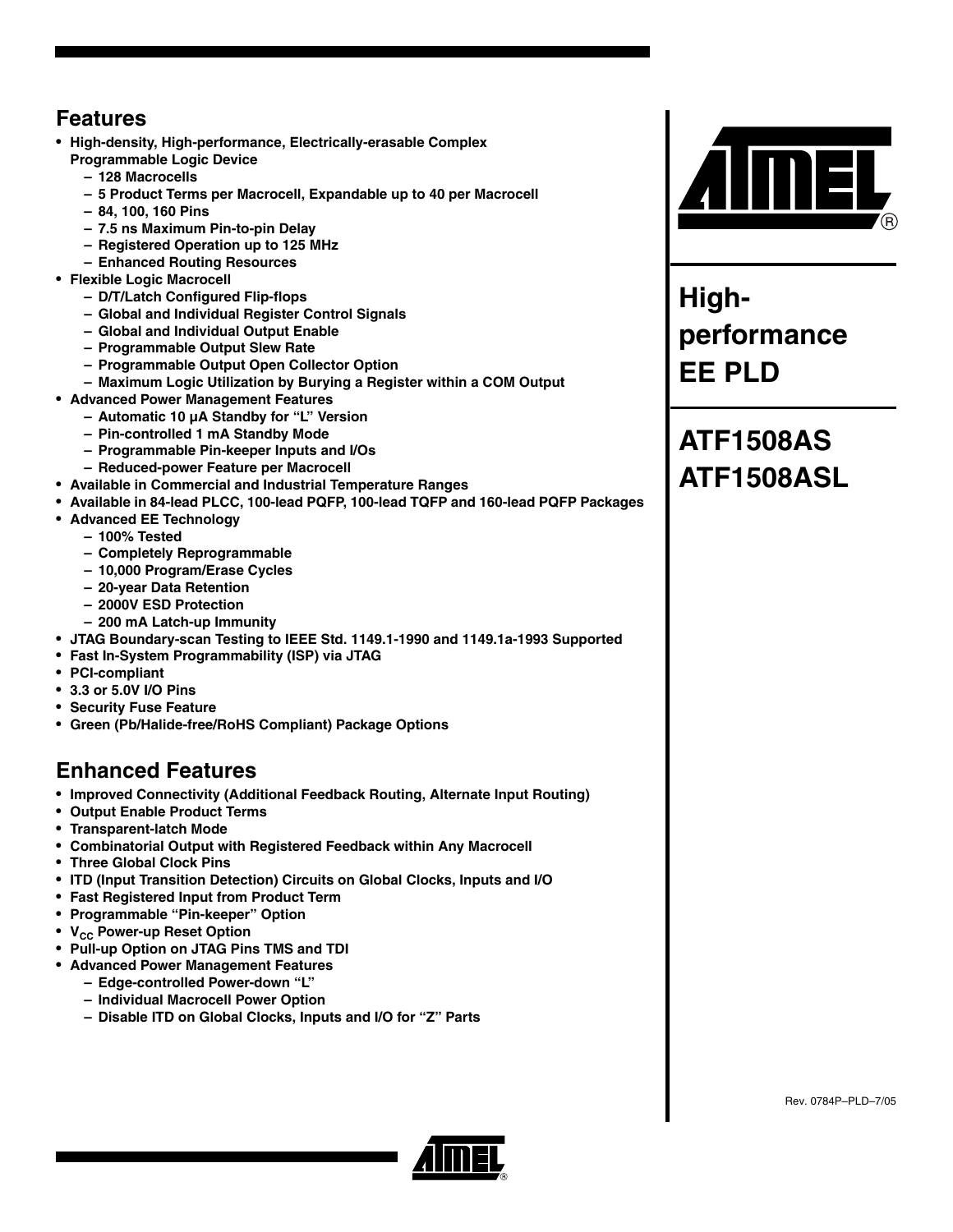



**Almel**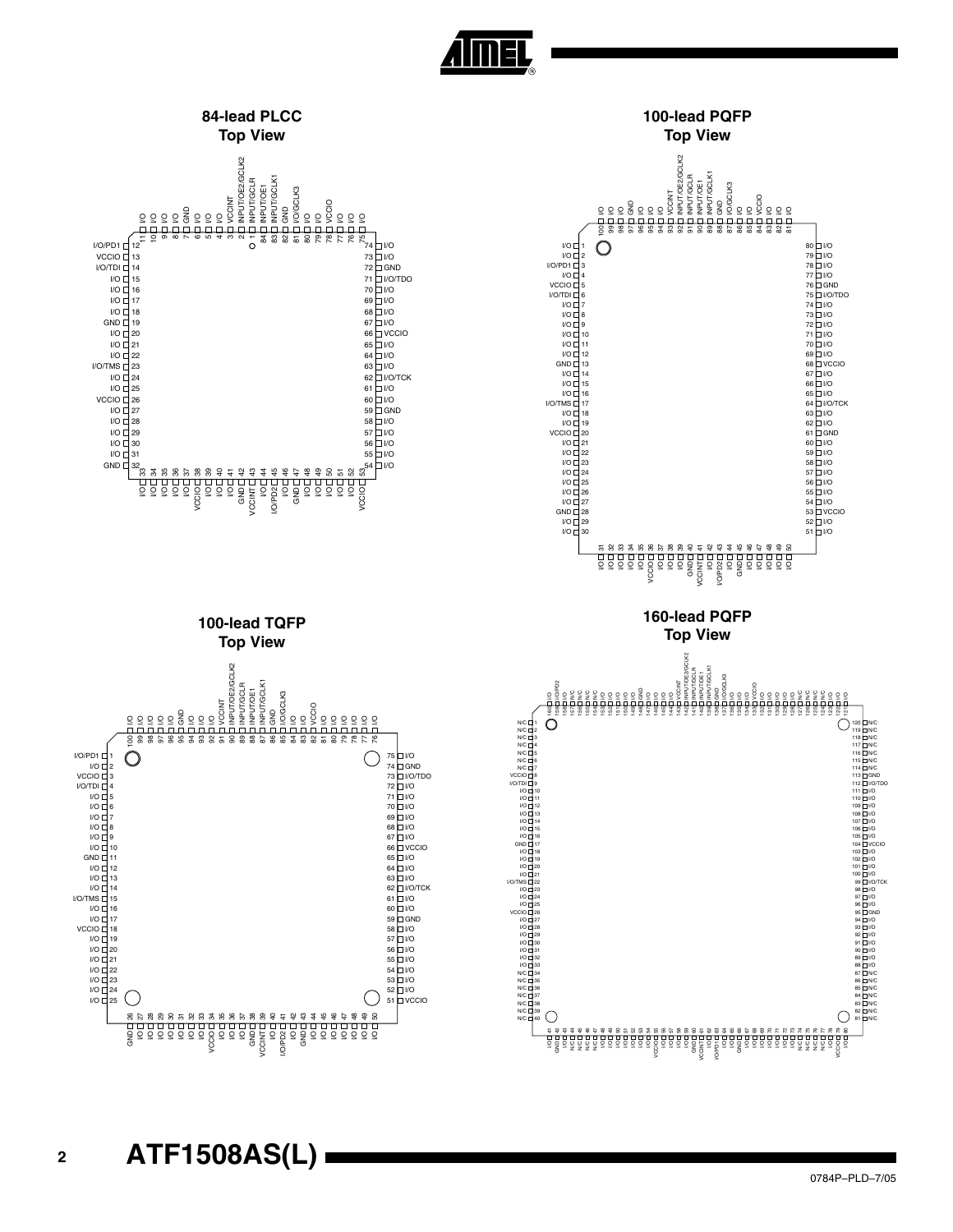

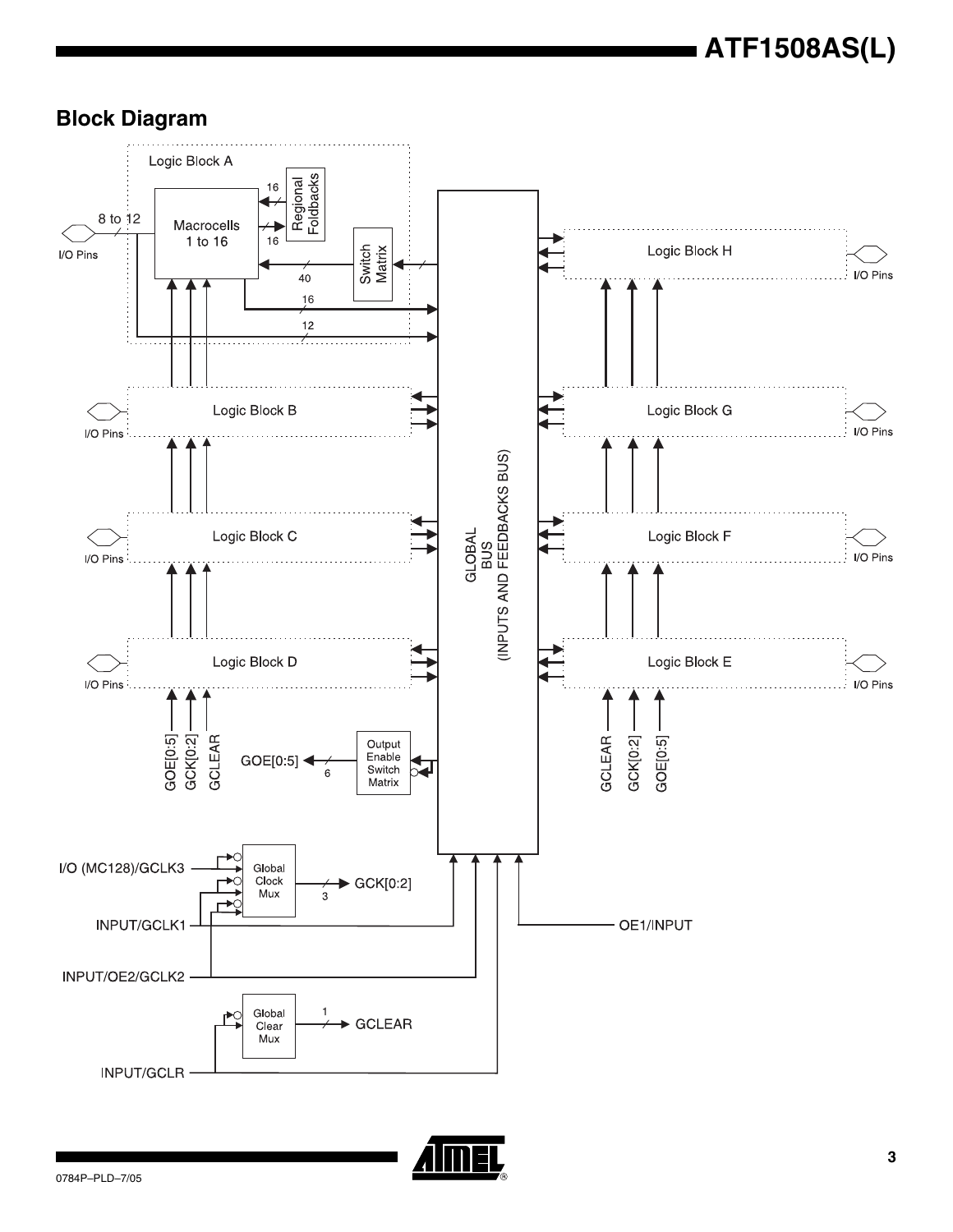| <b>Description</b>                            | The ATF1508AS is a high-performance, high-density complex programmable logic device<br>(CPLD) that utilizes Atmel's proven electrically-erasable technology. With 128 logic macrocells<br>and up to 100 inputs, it easily integrates logic from several TTL, SSI, MSI, LSI and classic<br>PLDs. The ATF1508AS's enhanced routing switch matrices increase usable gate count and<br>increase odds of successful pin-locked design modifications.                                                                                                                                              |
|-----------------------------------------------|----------------------------------------------------------------------------------------------------------------------------------------------------------------------------------------------------------------------------------------------------------------------------------------------------------------------------------------------------------------------------------------------------------------------------------------------------------------------------------------------------------------------------------------------------------------------------------------------|
|                                               | The ATF1508AS has up to 96 bi-directional I/O pins and four dedicated input pins, depending<br>on the type of device package selected. Each dedicated pin can also serve as a global control<br>signal, register clock, register reset or output enable. Each of these control signals can be<br>selected for use individually within each macrocell.                                                                                                                                                                                                                                        |
|                                               | Each of the 128 macrocells generates a buried feedback that goes to the global bus. Each<br>input and I/O pin also feeds into the global bus. The switch matrix in each logic block then<br>selects 40 individual signals from the global bus. Each macrocell also generates a foldback<br>logic term that goes to a regional bus. Cascade logic between macrocells in the ATF1508AS<br>allows fast, efficient generation of complex logic functions. The ATF1508AS contains eight<br>such logic chains, each capable of creating sum term logic with a fan-in of up to 40 product<br>terms. |
|                                               | The ATF1508AS macrocell, shown in Figure 1, is flexible enough to support highly-complex<br>logic functions operating at high speed. The macrocell consists of five sections: product terms<br>and product term select multiplexer; OR/XOR/CASCADE logic, a flip-flop, output select and<br>enable, and logic array inputs.                                                                                                                                                                                                                                                                  |
|                                               | Unused macrocells are automatically disabled by the compiler to decrease power consump-<br>tion. A security fuse, when programmed, protects the contents of the ATF1508AS. Two bytes<br>(16 bits) of User Signature are accessible to the user for purposes such as storing project<br>name, part number, revision or date. The User Signature is accessible regardless of the state<br>of the security fuse.                                                                                                                                                                                |
|                                               | The ATF1508AS device is an in-system programmable (ISP) device. It uses the industry-stan-<br>dard 4-pin JTAG interface (IEEE Std. 1149.1), and is fully compliant with JTAG's Boundary-<br>scan Description Language (BSDL). ISP allows the device to be programmed without remov-<br>ing it from the printed circuit board. In addition to simplifying the manufacturing flow, ISP also<br>allows design modifications to be made in the field via software.                                                                                                                               |
| <b>Product Terms and</b><br><b>Select Mux</b> | Each ATF1508AS macrocell has five product terms. Each product term receives as its inputs<br>all signals from both the global bus and regional bus.                                                                                                                                                                                                                                                                                                                                                                                                                                          |
|                                               | The product term select multiplexer (PTMUX) allocates the five product terms as needed to<br>the macrocell logic gates and control signals. The PTMUX programming is determined by the<br>design compiler, which selects the optimum macrocell configuration.                                                                                                                                                                                                                                                                                                                                |
| OR/XOR/<br><b>CASCADE Logic</b>               | The ATF1508AS's logic structure is designed to efficiently support all types of logic. Within a<br>single macrocell, all the product terms can be routed to the OR gate, creating a 5-input<br>AND/OR sum term. With the addition of the CASIN from neighboring macrocells, this can be<br>expanded to as many as 40 product terms with a little small additional delay.                                                                                                                                                                                                                     |
|                                               | The macrocell's XOR gate allows efficient implementation of compare and arithmetic func-<br>tions. One input to the XOR comes from the OR sum term. The other XOR input can be a<br>product term or a fixed high- or low-level. For combinatorial outputs, the fixed level input<br>allows polarity selection. For registered functions, the fixed levels allow DeMorgan minimiza-<br>tion of product terms. The XOR gate is also used to emulate T- and JK-type flip-flops.                                                                                                                 |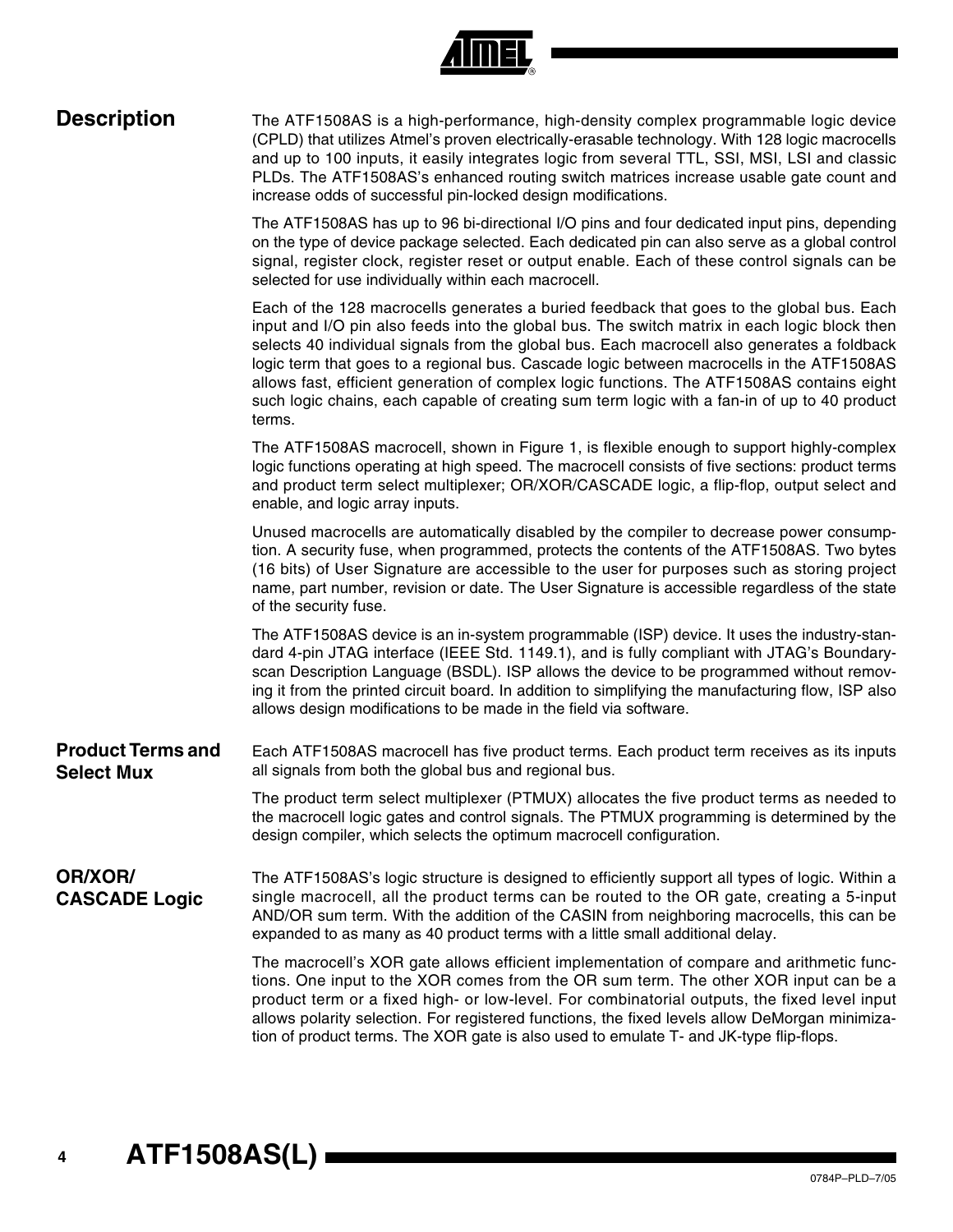| <b>Flip-flop</b>                              | The ATF1508AS's flip-flop has very flexible data and control functions. The data input can<br>come from either the XOR gate, from a separate product term or directly from the I/O pin.<br>Selecting the separate product term allows creation of a buried registered feedback within a<br>combinatorial output macrocell. (This feature is automatically implemented by the fitter soft-<br>ware). In addition to D, T, JK and SR operation, the flip-flop can also be configured as a flow-<br>through latch. In this mode, data passes through when the clock is high and is latched when<br>the clock is low.                                          |
|-----------------------------------------------|------------------------------------------------------------------------------------------------------------------------------------------------------------------------------------------------------------------------------------------------------------------------------------------------------------------------------------------------------------------------------------------------------------------------------------------------------------------------------------------------------------------------------------------------------------------------------------------------------------------------------------------------------------|
|                                               | The clock itself can be either the Global CLK Signal (GCK) or an individual product term. The<br>flip-flop changes state on the clock's rising edge. When the GCK signal is used as the clock,<br>one of the macrocell product terms can be selected as a clock enable. When the clock enable<br>function is active and the enable signal (product term) is low, all clock edges are ignored. The<br>flip-flop's asynchronous reset signal (AR) can be either the Global Clear (GCLEAR), a product<br>term, or always off. AR can also be a logic OR of GCLEAR with a product term. The asynchro-<br>nous preset (AP) can be a product term or always off. |
| <b>Extra Feedback</b>                         | The ATF15xxSE Family macrocell output can be selected as registered or combinatorial. The<br>extra buried feedback signal can be either combinatorial or a registered signal regardless of<br>whether the output is combinatorial or registered. (This enhancement function is automatically<br>implemented by the fitter software.) Feedback of a buried combinatorial output allows the cre-<br>ation of a second latch within a macrocell.                                                                                                                                                                                                              |
| I/O Control                                   | The output enable multiplexer (MOE) controls the output enable signal. Each I/O can be indi-<br>vidually configured as an input, output or for bi-directional operation. The output enable for<br>each macrocell can be selected from the true or compliment of the two output enable pins, a<br>subset of the I/O pins, or a subset of the I/O macrocells. This selection is automatically done<br>by the fitter software when the I/O is configured as an input, all macrocell resources are still<br>available, including the buried feedback, expander and cascade logic.                                                                              |
| <b>Global Bus/Switch</b><br><b>Matrix</b>     | The global bus contains all input and I/O pin signals as well as the buried feedback signal from<br>all 128 macrocells. The switch matrix in each logic block receives as its inputs all signals from<br>the global bus. Under software control, up to 40 of these signals can be selected as inputs to<br>the logic block.                                                                                                                                                                                                                                                                                                                                |
| <b>Foldback Bus</b>                           | Each macrocell also generates a foldback product term. This signal goes to the regional bus<br>and is available to 16 macrocells. The foldback is an inverse polarity of one of the macrocell's<br>product terms. The 16 foldback terms in each region allows generation of high fan-in sum<br>terms (up to 21 product terms) with a little additional delay.                                                                                                                                                                                                                                                                                              |
| 3.3V or 5.0V I/O<br><b>Operation</b>          | The ATF1508AS device has two sets of V <sub>CC</sub> pins viz, V <sub>CCINT</sub> and V <sub>CCIO</sub> . V <sub>CCINT</sub> pins must<br>always be connected to a 5.0V power supply. $V_{C CINT}$ pins are for input buffers and are "com-<br>patible" with both 3.3V and 5.0V inputs. $V_{\text{CCIO}}$ pins are for I/O output drives and can be<br>connected for 3.3/5.0V power supply.                                                                                                                                                                                                                                                                |
| <b>Open-collector</b><br><b>Output Option</b> | This option enables the device output to provide control signals such as an interrupt that can<br>be asserted by any of the several devices.                                                                                                                                                                                                                                                                                                                                                                                                                                                                                                               |

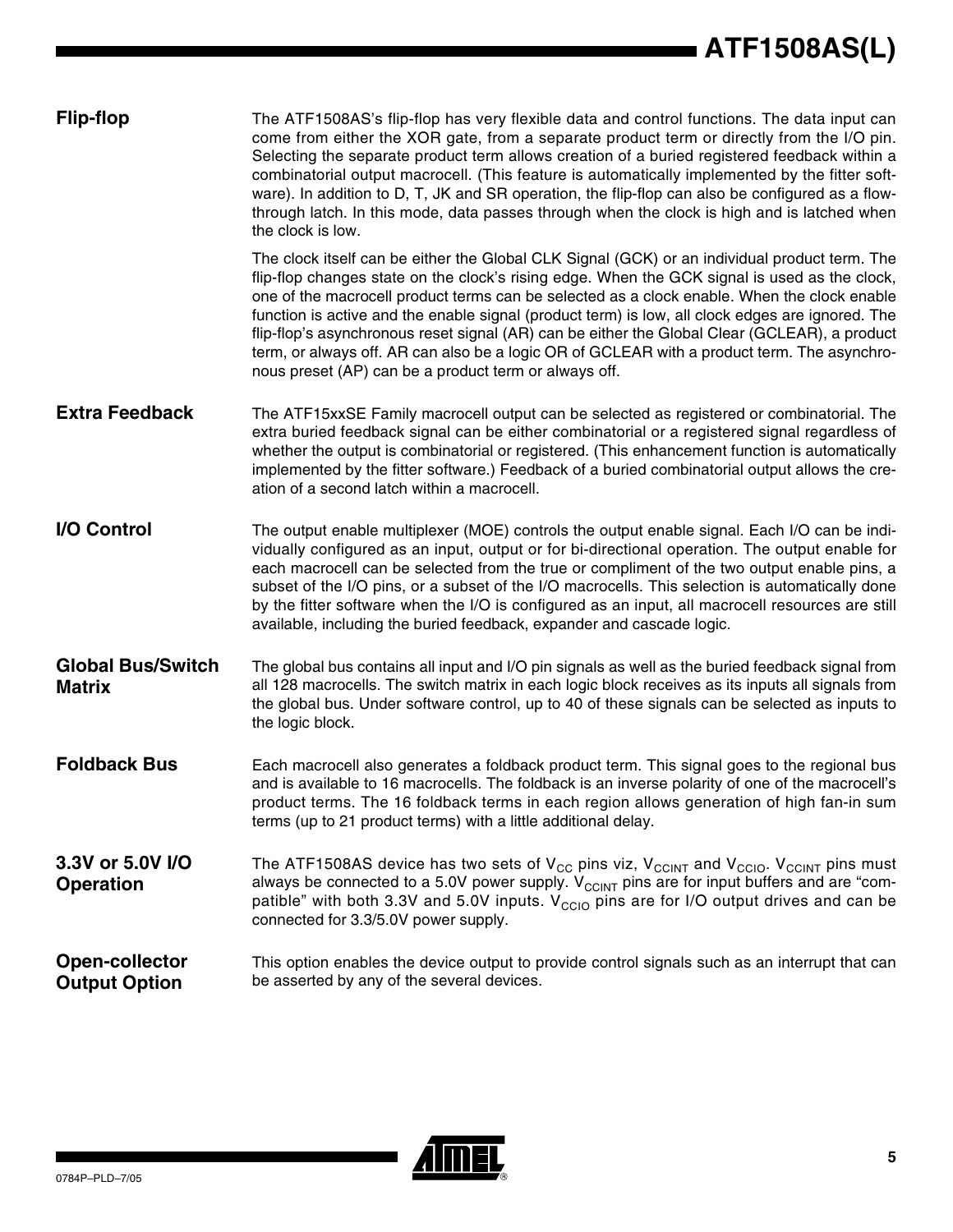

#### <span id="page-5-0"></span>**Figure 1.** ATF1508AS Macrocell



### **Programmable Pin-keeper Option for Inputs and I/Os**

The ATF1508AS offers the option of programming all input and I/O pins so that "pin-keeper" circuits can be utilized. When any pin is driven high or low and then subsequently left floating, it will stay at that previous high- or low-level. This circuitry prevents unused input and I/O lines from floating to intermediate voltage levels, which causes unnecessary power consumption and system noise. The keeper circuits eliminate the need for external pull-up resistors and eliminate their DC power consumption.

### **Input Diagram**

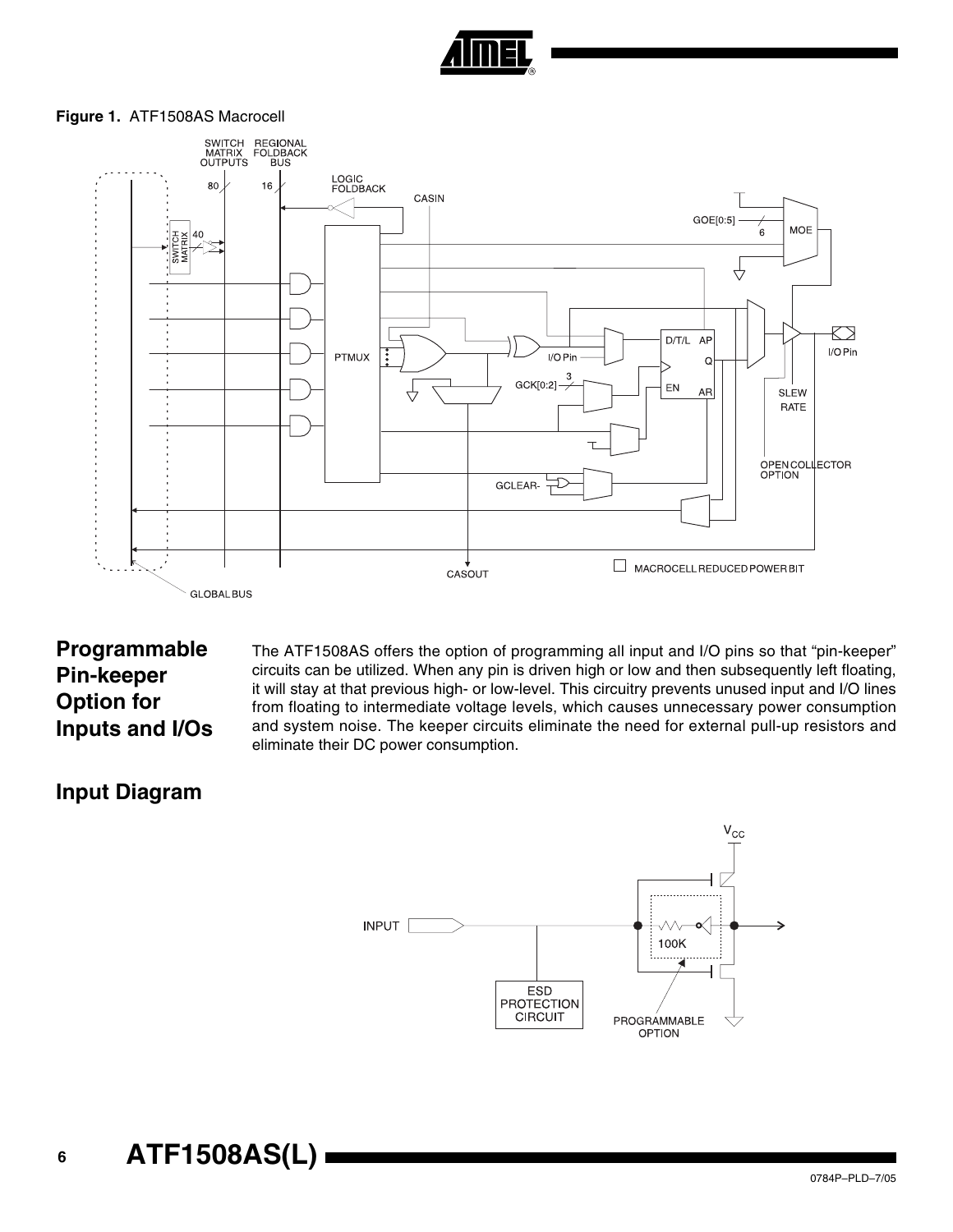### **Speed/Power Management**

The ATF1508AS has several built-in speed and power management features. The ATF1508AS contains circuitry that automatically puts the device into a low-power stand-by mode when no logic transitions are occurring. This not only reduces power consumption during inactive periods, but also provides proportional power-savings for most applications running at system speeds below 5 MHz.

To further reduce power, each ATF1508AS macrocell has a Reduced-power bit feature. This feature allows individual macrocells to be configured for maximum power savings. This feature may be selected as a design option.

### **I/O Diagram**



All ATF1508 also have an optional power-down mode. In this mode, current drops to below 10 mA. When the power-down option is selected, either PD1 or PD2 pins (or both) can be used to power down the part. The power-down option is selected in the design source file. When enabled, the device goes into power-down when either PD1 or PD2 is high. In the power-down mode, all internal logic signals are latched and held, as are any enabled outputs.

All pin transitions are ignored until the PD pin is brought low. When the power-down feature is enabled, the PD1 or PD2 pin cannot be used as a logic input or output. However, the pin's macrocell may still be used to generate buried foldback and cascade logic signals.

All power-down AC characteristic parameters are computed from external input or I/O pins, with Reduced-power Bit turned on. For macrocells in reduced-power mode (Reduced-power bit turned on), the reduced-power adder, tRPA, must be added to the AC parameters, which include the data paths  $t_{\text{LAD}}$ ,  $t_{\text{LAC}}$ ,  $t_{\text{ACL}}$ ,  $t_{\text{ACH}}$  and  $t_{\text{SEXP}}$ .

Each output also has individual slew rate control. This may be used to reduce system noise by slowing down outputs that do not need to operate at maximum speed. Outputs default to slow switching, and may be specified as fast switching in the design file.

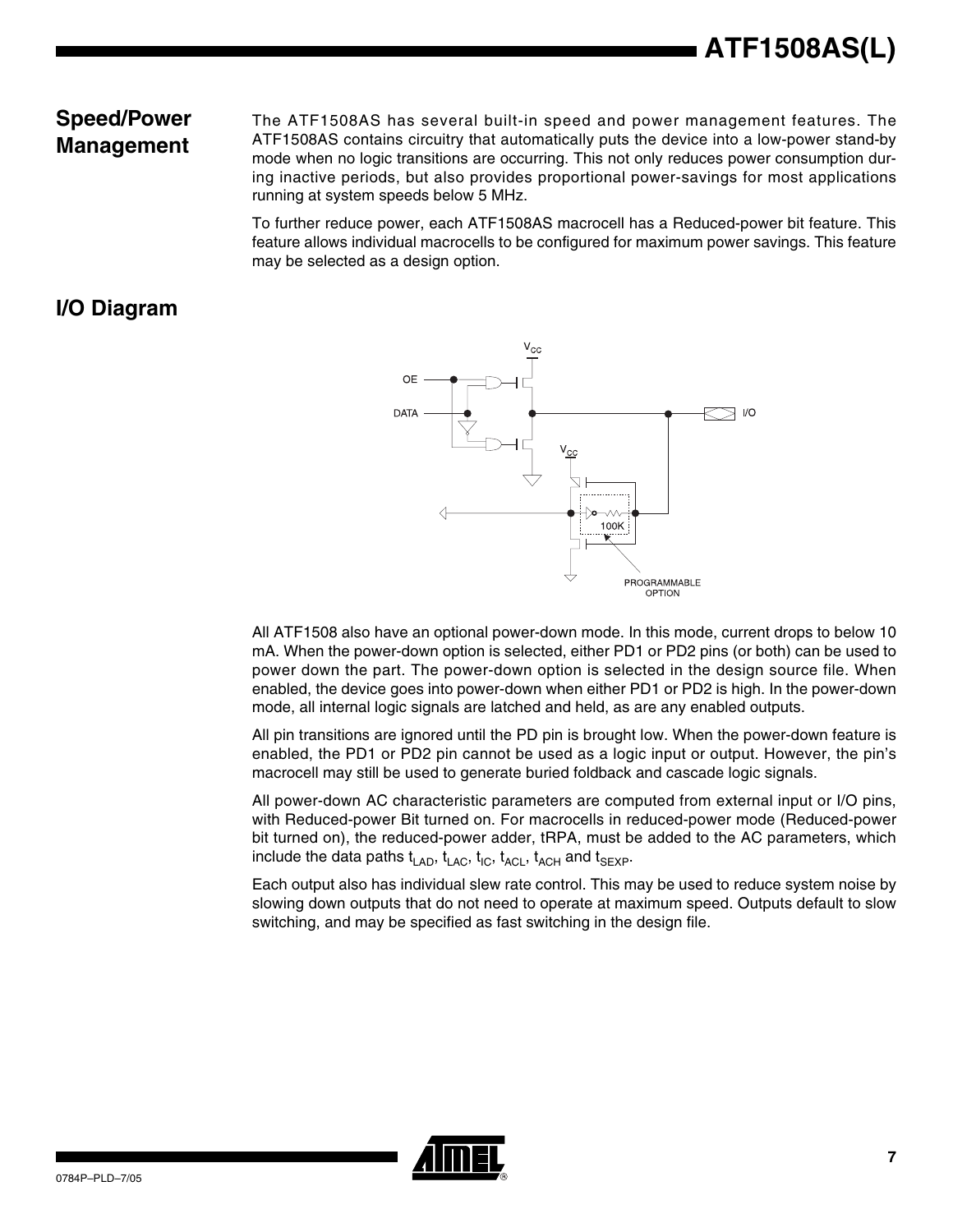| Design<br>Software<br>Support        | ATF1508AS designs are supported by several third-party tools. Automated fitters allow logic<br>synthesis using a variety of high level description languages and formats.                                                                                                                                                                                                                                                                                                                                 |
|--------------------------------------|-----------------------------------------------------------------------------------------------------------------------------------------------------------------------------------------------------------------------------------------------------------------------------------------------------------------------------------------------------------------------------------------------------------------------------------------------------------------------------------------------------------|
| <b>Power-up Reset</b>                | The ATF1508AS is designed with a power-up reset, a feature critical for state machine initial-<br>ization. At a point delayed slightly from $V_{CC}$ crossing $V_{RST}$ , all registers will be initialized, and<br>the state of each output will depend on the polarity of its buffer. However, due to the asynchro-<br>nous nature of reset and uncertainty of how $V_{\text{CC}}$ actually rises in the system, the following<br>conditions are required:                                              |
|                                      | 1. The $V_{CC}$ rise must be monotonic,                                                                                                                                                                                                                                                                                                                                                                                                                                                                   |
|                                      | 2. After reset occurs, all input and feedback setup times must be met before driving the<br>clock pin high, and,                                                                                                                                                                                                                                                                                                                                                                                          |
|                                      | The clock must remain stable during $T_{D}$ .<br>З.                                                                                                                                                                                                                                                                                                                                                                                                                                                       |
|                                      | The ATF1508AS has two options for the hysteresis about the reset level, $V_{RST}$ , Small and<br>Large. During the fitting process users may configure the device with the Power-up Reset hys-<br>teresis set to Large or Small. Atmel POF2JED users may select the Large option by including<br>the flag "-power_reset" on the command line after "filename.POF". To allow the registers to be<br>properly reinitialized with the Large hysteresis option selected, the following condition is<br>added: |
|                                      | 4. If $V_{\rm CC}$ falls below 2.0V, it must shut off completely before the device is turned on again.                                                                                                                                                                                                                                                                                                                                                                                                    |
|                                      | When the Large hysteresis option is active, $I_{CC}$ is reduced by several hundred microamps as<br>well.                                                                                                                                                                                                                                                                                                                                                                                                  |
| <b>Security Fuse</b><br><b>Usage</b> | A single fuse is provided to prevent unauthorized copying of the ATF1508AS fuse patterns.<br>Once programmed, fuse verify is inhibited. However, User Signature and device ID remains<br>accessible.                                                                                                                                                                                                                                                                                                      |
| Programming                          | ATF1508AS devices are in-system programmable (ISP) devices utilizing the 4-pin JTAG pro-<br>tocol. This capability eliminates package handling normally required for programming and<br>facilitates rapid design iterations and field changes.                                                                                                                                                                                                                                                            |
|                                      | Atmel provides ISP hardware and software to allow programming of the ATF1508AS via the<br>PC. ISP is performed by using either a download cable or a comparable board tester or a sim-<br>ple microprocessor interface.                                                                                                                                                                                                                                                                                   |
|                                      | To allow ISP programming support by the Automated Test Equipment (ATE) vendors, Serial<br>Vector Format (SVF) files can be created by the Atmel ISP Software. Conversion to other ATE<br>tester format beside SVF is also possible                                                                                                                                                                                                                                                                        |
|                                      | ATF1508AS devices can also be programmed using standard third-party programmers. With<br>third-party programmer, the JTAG ISP port can be disabled thereby allowing four additional<br>I/O pins to be used for logic.                                                                                                                                                                                                                                                                                     |
|                                      | Contact your local Atmel representatives or Atmel PLD applications for details.                                                                                                                                                                                                                                                                                                                                                                                                                           |
|                                      |                                                                                                                                                                                                                                                                                                                                                                                                                                                                                                           |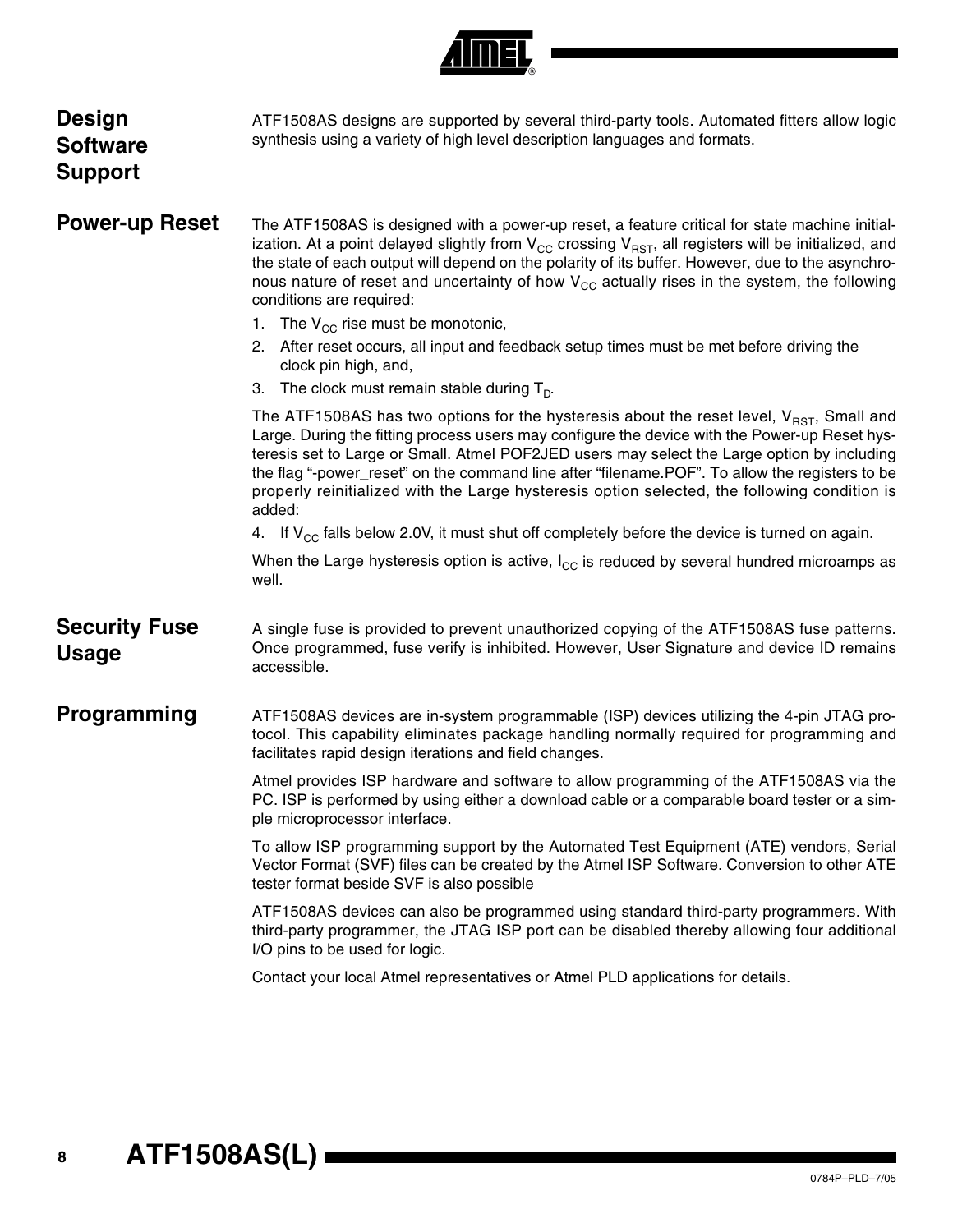#### **ISP Programming Protection**

The ATF1508AS has a special feature that locks the device and prevents the inputs and I/O from driving if the programming process is interrupted for any reason. The inputs and I/O default to high-Z state during such a condition. In addition the pin-keeper option preserves the former state during device programming.

All ATF1508AS devices are initially shipped in the erased state thereby making them ready to use for ISP.

Note: For more information refer to the "Designing for In-System Programmability with Atmel CPLDs" application note.

### **JTAG-BST Overview**

The JTAG boundary-scan testing is controlled by the Test Access Port (TAP) controller in the ATF1508AS. The boundary-scan technique involves the inclusion of a shift-register stage (contained in a boundary-scan cell) adjacent to each component so that signals at component boundaries can be controlled and observed using scan testing principles. Each input pin and I/O pin has its own boundary-scan cell (BSC) in order to support boundary-scan testing. The ATF1508AS does not currently include a Test Reset (TRST) input pin because the TAP controller is automatically reset at power-up. The six JTAG BST modes supported include: SAMPLE/PRELOAD, EXTEST, BYPASS and IDCODE. BST on the ATF1508AS is implemented using the Boundary-scan Definition Language (BSDL) described in the JTAG specification (IEEE Standard 1149.1). Any third-party tool that supports the BSDL format can be used to perform BST on the ATF1508AS.

The ATF1508AS also has the option of using four JTAG-standard I/O pins for In-System programming (ISP). The ATF1508AS is programmable through the four JTAG pins using programming compatible with the IEEE JTAG Standard 1149.1. Programming is performed by using 5V TTL-level programming signals from the JTAG ISP interface. The JTAG feature is a programmable option. If JTAG (BST or ISP) is not needed, then the four JTAG control pins are available as I/O pins.

### **JTAG Boundary-scan Cell (BSC) Testing**

The ATF1508AS contains up to 96 I/O pins and four input pins, depending on the device type and package type selected. Each input pin and I/O pin has its own boundary-scan cell (BSC) in order to support boundary-scan testing as described in detail by IEEE Standard 1149.1. A typical BSC consists of three capture registers or scan registers and up to two update registers. There are two types of BSCs, one for input or I/O pin, and one for the macrocells. The BSCs in the device are chained together through the (BST) capture registers. Input to the capture register chain is fed in from the TDI pin while the output is directed to the TDO pin. Capture registers are used to capture active device data signals, to shift data in and out of the device and to load data into the update registers. Control signals are generated internally by the JTAG TAP controller. The BSC configuration for the input and I/O pins and macrocells are shown below.

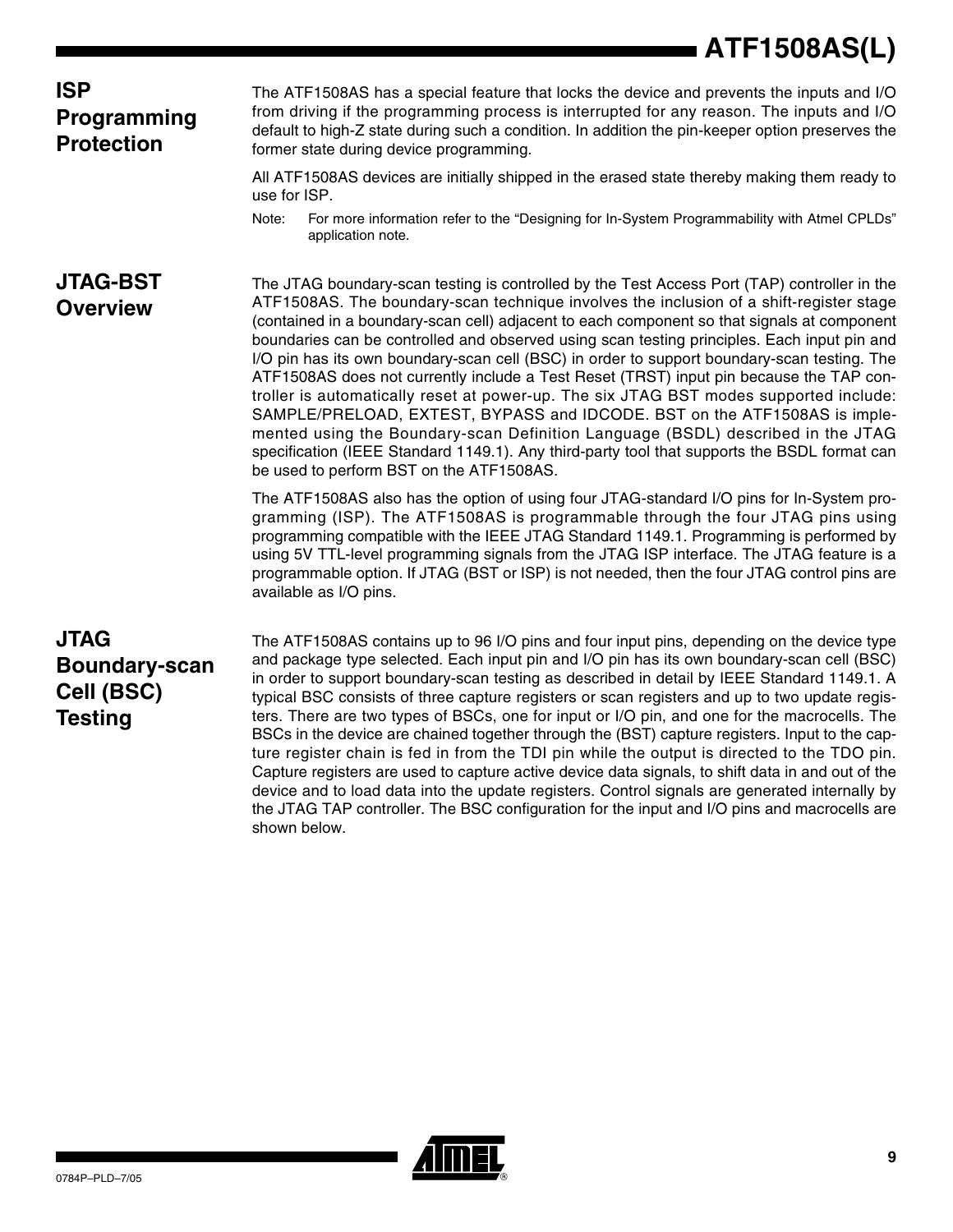

**BSC Configuration Pins and Macrocells (Except JTAG TAP Pins**)



Note: The ATF1508AS has a pull-up option on TMS and TDI pins. This feature is selected as a design option.

**BSC Configuration for Macrocell**



**Boundary Scan Definition Language (BSDL) Models for the ATF1508**

These are now available in all package types via the Atmel Web Site. These models can be used for Boundary-scan Test Operation in the ATF1508AS and have been scheduled to conform to the IEEE 1149.1 standard.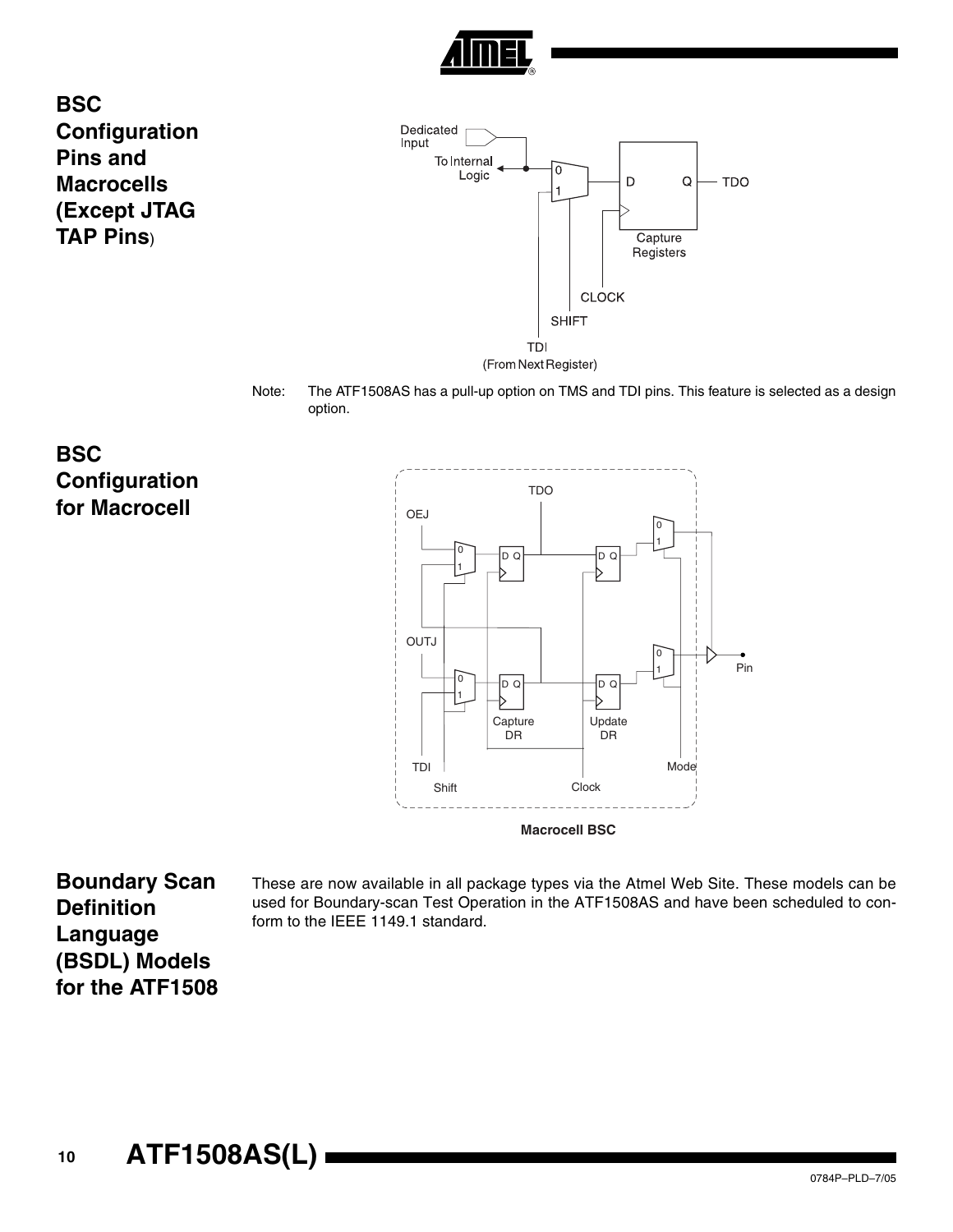**PCI Compliance** The ATF1508AS also supports the growing need in the industry to support the new Peripheral Component Interconnect (PCI) interface standard in PCI-based designs and specifications. The PCI interface calls for high current drivers, which are much larger than the traditional TTL drivers.

#### **PCI Voltage-tocurrent Curves for +5V Signaling in Pull-up Mode**



**PCI Voltage-tocurrent Curves for +5V Signaling in Pull-down Mode**



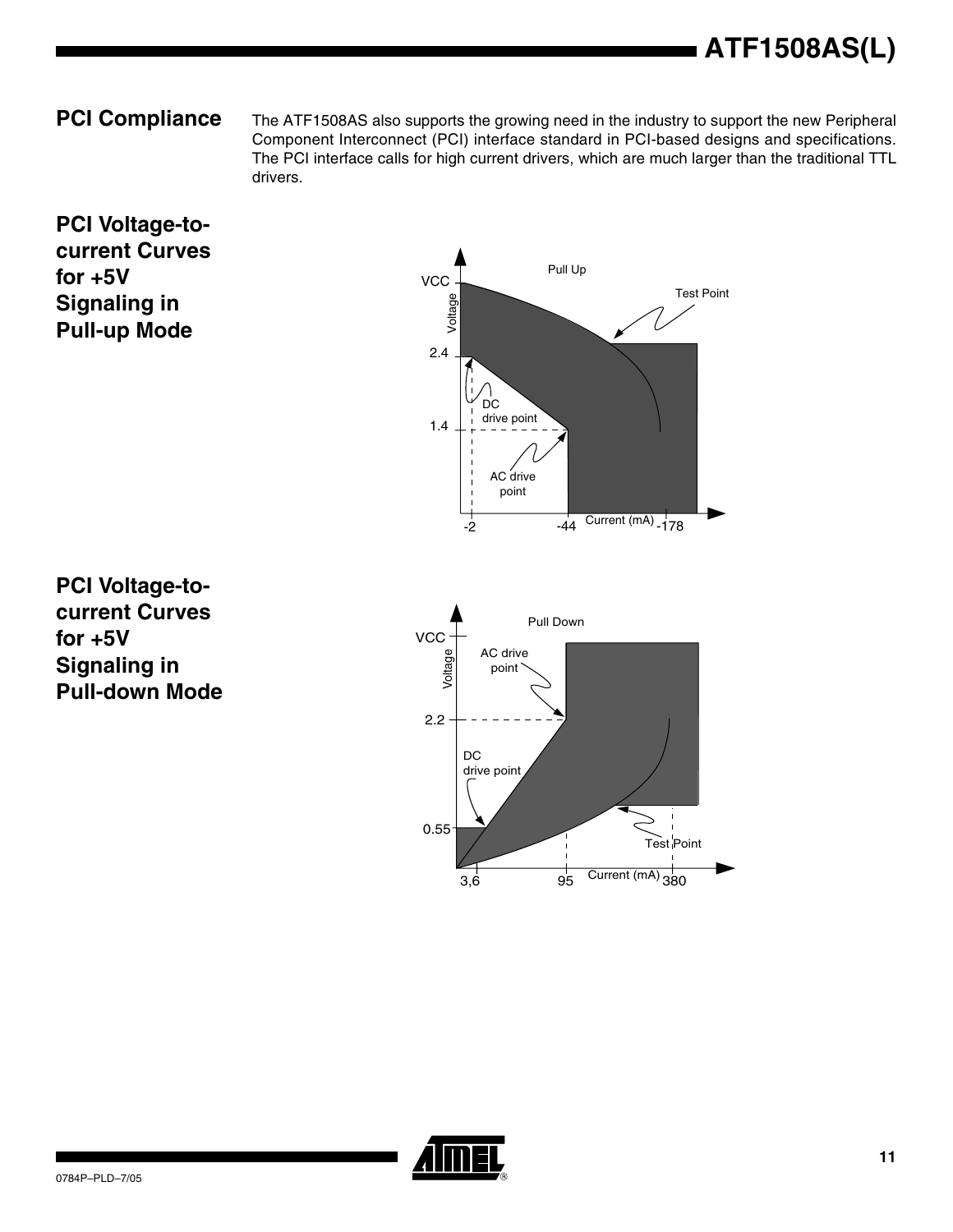

### **PCI DC Characteristics**

| <b>Symbol</b>      | <b>Parameter</b>                          | <b>Conditions</b>      | Min    | <b>Max</b>         | <b>Units</b> |
|--------------------|-------------------------------------------|------------------------|--------|--------------------|--------------|
| $V_{\rm CC}$       | Supply Voltage                            |                        | 4.75   | 5.25               | $\vee$       |
| $V_{\text{IH}}$    | Input High Voltage                        |                        | 2.0    | $V_{\rm CC}$ + 0.5 | V            |
| $V_{IL}$           | Input Low Voltage                         |                        | $-0.5$ | 0.8                | V            |
| $I_{\text{IH}}$    | Input High Leakage Current <sup>(1)</sup> | $V_{IN} = 2.7V$        |        | 70                 | μA           |
| IL.                | Input Low Leakage Current <sup>(1)</sup>  | $V_{IN} = 0.5V$        |        | -70                | μA           |
| $V_{OH}$           | Output High Voltage                       | $I_{OUT} = -2 mA$      | 2.4    |                    | V            |
| $V_{OL}$           | Output Low Voltage                        | $I_{OUT}$ = 3 mA, 6 mA |        | 0.55               | V            |
| $C_{\text{IN}}$    | Input Pin Capacitance                     |                        |        | 10                 | pF           |
| $C_{CLK}$          | <b>CLK Pin Capacitance</b>                |                        |        | 12                 | pF           |
| $C_{\text{IDSEL}}$ | <b>IDSEL Pin Capacitance</b>              |                        |        | 8                  | pF           |
| $L_{\text{PIN}}$   | Pin Inductance                            |                        |        | 20                 | nH           |

<span id="page-11-0"></span>Note: 1. Leakage current is without pin-keeper off.

### **PCI AC Characteristics**

| Symbol       | <b>Parameter</b>             | <b>Conditions</b>                      | <b>Min</b>                  | Max                | <b>Units</b> |
|--------------|------------------------------|----------------------------------------|-----------------------------|--------------------|--------------|
| $I_{OH(AC)}$ | Switching                    | $0 < V_{OUIT} \le 1.4$                 | -44                         |                    | mA           |
|              | <b>Current High</b>          | $1.4 < V_{OUIT} < 2.4$                 | $-44+(V_{OUT} - 1.4)/0.024$ |                    | mA           |
|              |                              | $3.1 < V_{\text{OUT}} < V_{\text{CC}}$ |                             | Equation $A^{(1)}$ | mA           |
|              | (Test High)                  | $V_{\text{OUT}} = 3.1V$                |                             | $-142$             | μA           |
| $I_{OL(AC)}$ | Switching                    | $V_{OUT}$ > 2.2V                       | 95                          |                    | mA           |
|              | <b>Current Low</b>           | $2.2 > V_{OUT} > 0$                    | $V_{\text{OUT}}/0.023$      |                    | mA           |
|              |                              | $0.1 > V_{OUT} > 0$                    |                             | Equation $B^{(2)}$ | mA           |
|              | (Test Point)                 | $V_{OUIT} = 0.71$                      |                             | 206                | mA           |
| $I_{CL}$     | Low Clamp Current            | $-5 < V_{IN} \le -1$                   | $-25+(V_{IN}+1)/0.015$      |                    | mA           |
| $SLEW_B$     | Output Rise Slew Rate        | 0.4V to 2.4V load                      | 0.5                         | 3.0                | V/ns         |
| $SLEW_F$     | <b>Output Fall Slew Rate</b> | 2.4V to 0.4V load                      | 0.5                         | 3.0                | V/ns         |

<span id="page-11-2"></span><span id="page-11-1"></span>Notes: 1. Equation A:  $I_{OH}$  = 11.9 (V<sub>OUT</sub> - 5.25) \* (V<sub>OUT</sub> + 2.45) for V<sub>CC</sub> > V<sub>OUT</sub> > 3.1V.

2. Equation B: I<sub>OL</sub> = 78.5 \* V<sub>OUT</sub> \* (4.4 - V<sub>OUT</sub>) for 0V < V<sub>OUT</sub> < 0.71V.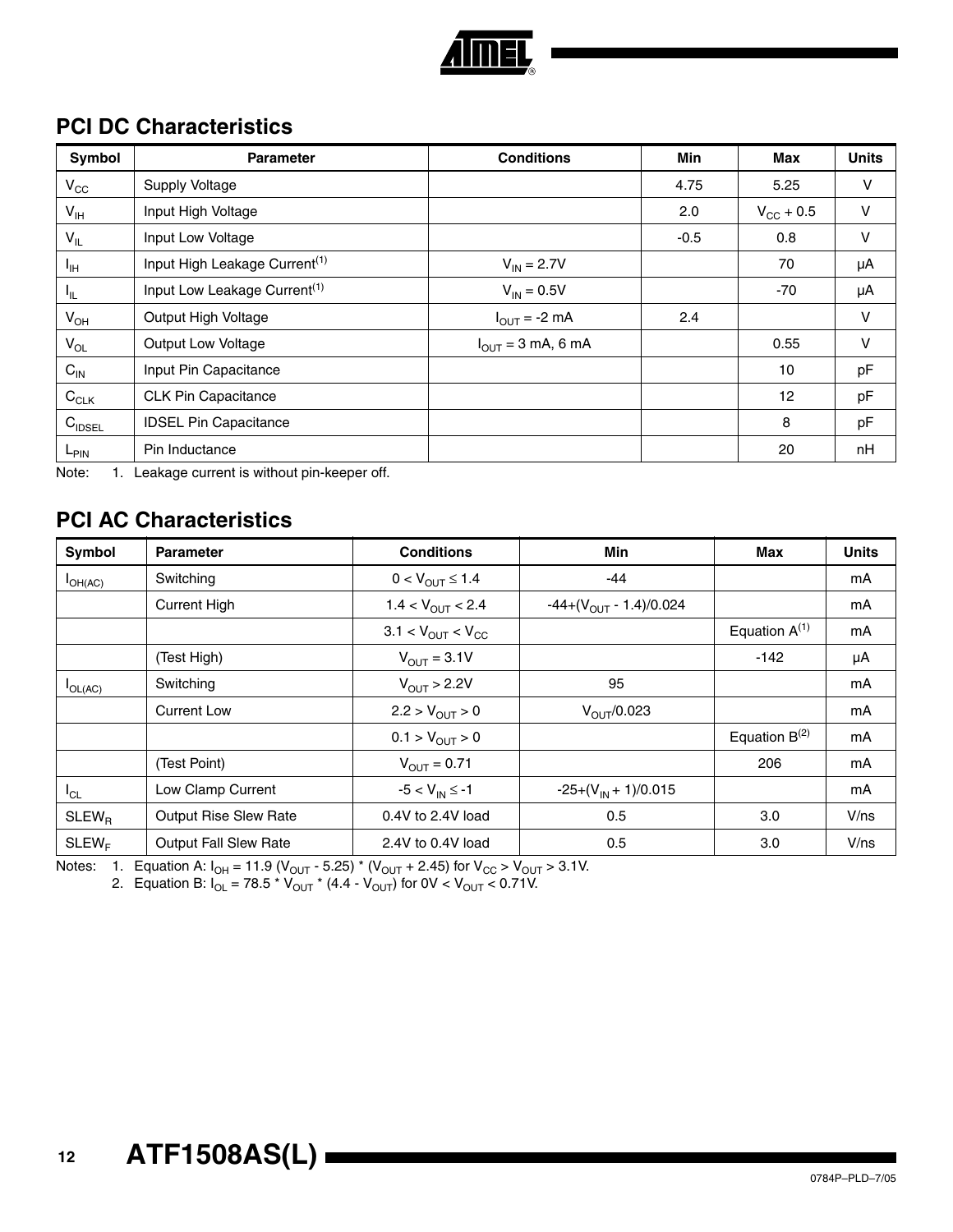#### **Power-down Mode**

The ATF1508AS includes two pins for optional pin-controlled power-down feature. When this mode is enabled, the PD pin acts as the power-down pin. When the PD1 and PD2 pin is high, the device supply current is reduced to less than 10 mA. During power-down, all output data and internal logic states are latched and held. Therefore, all registered and combinatorial output data remain valid. Any outputs that were in a high-Z state at the onset will remain at high-Z. During power-down, all input signals except the power-down pin are blocked. Input and I/O hold latches remain active to ensure that pins do not float to indeterminate levels, further reducing system power. The power-down pin feature is enabled in the logic design file. Designs using either power-down pin may not use the PD pin logic array input. However, buried logic resources in this macrocell may still be used.

|                                |                                               | $-7$ |     |     | $-10$ | $-15$ |     | $-20$ |     | $-25$      |     |              |
|--------------------------------|-----------------------------------------------|------|-----|-----|-------|-------|-----|-------|-----|------------|-----|--------------|
| Symbol                         | <b>Parameter</b>                              | Min  | Max | Min | Max   | Min   | Max | Min   | Max | <b>Min</b> | Max | <b>Units</b> |
| t <sub>ivDH</sub>              | Valid I, I/O before PD High                   | 7    |     | 10  |       | 15    |     | 20    |     | 25         |     | ns           |
| t <sub>GVDH</sub>              | Valid OE <sup>(2)</sup> before PD High        | 7    |     | 10  |       | 15    |     | 20    |     | 25         |     | ns           |
| $t_{\text{CVDH}}$              | Valid Clock <sup>(2)</sup> before PD High     | 7    |     | 10  |       | 15    |     | 20    |     | 25         |     | ns           |
| $\mathfrak{r}_{\mathrm{DHIX}}$ | I, I/O Don't Care after PD High               |      | 12  |     | 15    |       | 25  |       | 30  |            | 35  | ns           |
| $\mathfrak{r}_{\mathsf{DHGX}}$ | OE <sup>(2)</sup> Don't Care after PD High    |      | 12  |     | 15    |       | 25  |       | 30  |            | 35  | ns           |
| $t_{\text{DHCX}}$              | Clock <sup>(2)</sup> Don't Care after PD High |      | 12  |     | 15    |       | 25  |       | 30  |            | 35  | ns           |
| $t_{DLIV}$                     | PD Low to Valid I, I/O                        |      | 1   |     |       |       |     |       |     |            | 1   | μs           |
| t <sub>DLGV</sub>              | PD Low to Valid OE (Pin or Term)              |      |     |     |       |       |     |       |     |            |     | μs           |
| $t_{\text{DLCV}}$              | PD Low to Valid Clock (Pin or Term)           |      |     |     |       |       |     |       |     |            |     | μs           |
| $t_{\text{DLOV}}$              | PD Low to Valid Output                        |      |     |     |       |       |     |       |     |            |     | μs           |

#### **Power-down AC Characteristics**<sup>[\(1\)](#page-12-0)[\(2\)](#page-12-1)</sup>

<span id="page-12-1"></span><span id="page-12-0"></span>Notes: 1. For slow slew outputs, add  $t_{SSO}$ .

2. Pin or product term.

### **Absolute Maximum Ratings\***

| Voltage on Any Pin with                         |
|-------------------------------------------------|
| Voltage on Input Pins<br>with Respect to Ground |
| Programming Voltage with                        |

\*NOTICE: Stresses beyond those listed under "Absolute Maximum Ratings" may cause permanent damage to the device. This is a stress rating only and functional operation of the device at these or any other conditions beyond those indicated in the operational sections of this specification is not implied. Exposure to absolute maximum rating conditions for extended periods may affect device reliability.

Note: 1. Minimum voltage is -0.6V DC, which may undershoot to -2.0V for pulses of less than 20 ns. Maximum output pin voltage is  $V_{CC}$  + 0.75V DC, which may overshoot to 7.0V for pulses of less than 20 ns.

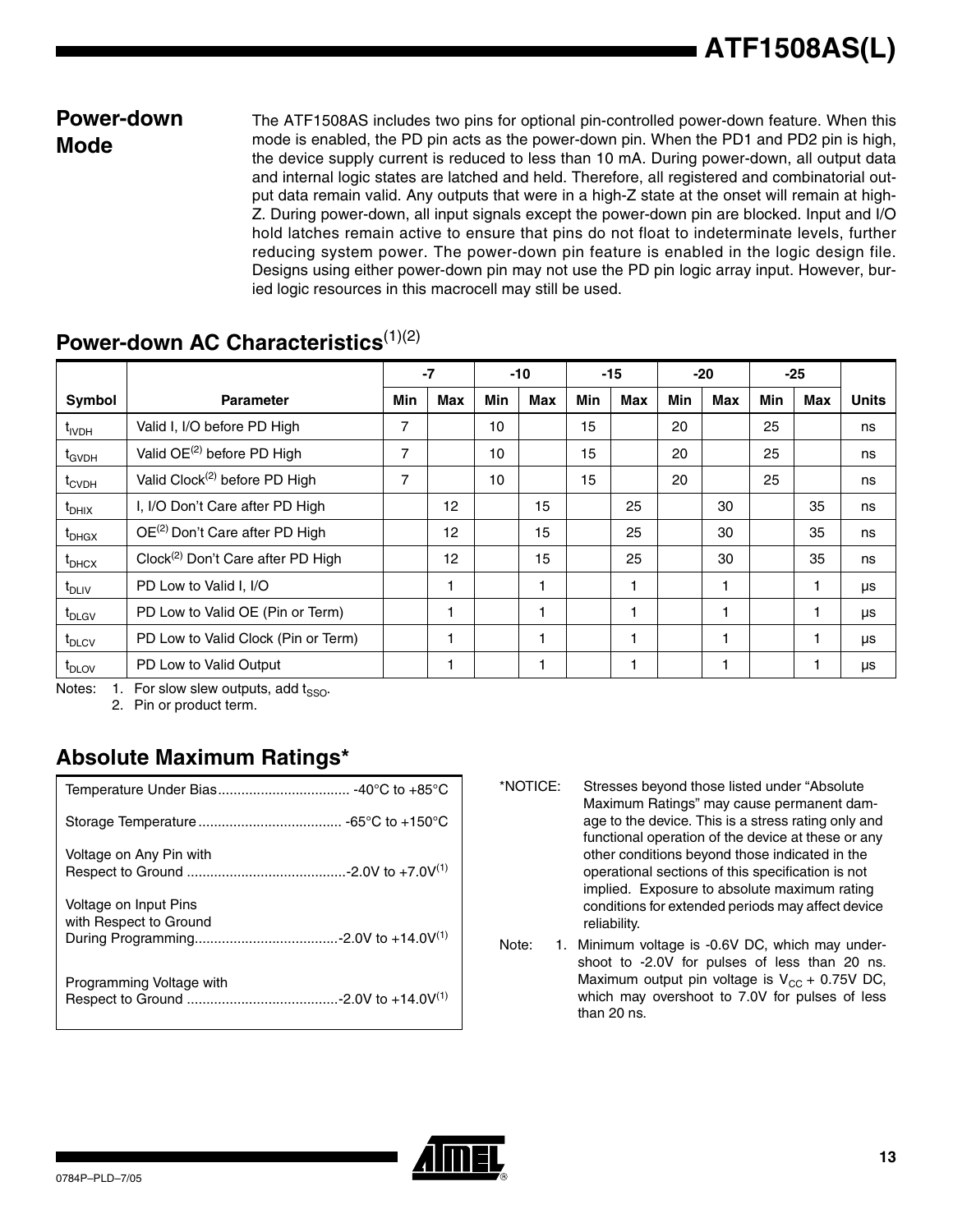

### **DC and AC Operating Conditions**

|                                                           | Commercial                      | <b>Industrial</b> |
|-----------------------------------------------------------|---------------------------------|-------------------|
| <b>Operating Temperature (Ambient)</b>                    | $0^{\circ}$ C - 70 $^{\circ}$ C | -40°C - 85°C      |
| $V_{\text{CCINT}}$ or $V_{\text{CCIO}}$ (5V) Power Supply | $5V \pm 5\%$                    | $5V \pm 10\%$     |
| $V_{\text{CCIO}}$ (3.3V) Power Supply                     | $2.7V - 3.6V$                   | $2.7V - 3.6V$     |

### **DC Characteristics**[\(1\)](#page-13-0)

| Symbol                     | <b>Parameter</b>                         |                                                                                                  | <b>Condition</b> |      | <b>Min</b> | <b>Typ</b>     | Max                     | <b>Units</b> |
|----------------------------|------------------------------------------|--------------------------------------------------------------------------------------------------|------------------|------|------------|----------------|-------------------------|--------------|
| $I_{IL}$                   | Input or I/O Low<br>Leakage Current      | $V_{IN} = V_{CC}$                                                                                |                  |      |            | $-2$           | $-10$                   | μA           |
| $I_{\text{IH}}$            | Input or I/O High<br>Leakage Current     |                                                                                                  |                  |      |            | $\overline{2}$ | 10                      | μA           |
| $I_{OZ}$                   | Tri-state Output<br>Off-state Current    | $V_{O} = V_{CC}$ or GND                                                                          |                  |      | $-40$      |                | 40                      | μA           |
| $I_{\rm CC1}$              | Power Supply                             | $V_{CC}$ = Max                                                                                   | Std Mode<br>Com. |      |            | 160            |                         | mA           |
|                            | Current, Standby                         | $V_{IN} = 0$ , $V_{CC}$                                                                          |                  | Ind. |            | 180            |                         | mA           |
|                            |                                          |                                                                                                  | "L" Mode         | Com. |            | 10             |                         | μA           |
|                            |                                          |                                                                                                  |                  | Ind. |            | 10             |                         | μA           |
| $I_{CC2}$                  | Power Supply Current,<br>Power-down Mode | $V_{CC}$ = Max<br>$V_{IN} = 0$ , $V_{CC}$                                                        | "PD" Mode        |      |            | 1              | 10                      | mA           |
| $I_{CC3}^{(2)}$            | Reduced-power Mode                       | $V_{CC}$ = Max                                                                                   | Std Mode         | Com. |            | 65             |                         | mA           |
|                            | <b>Supply Current</b>                    | $V_{IN} = 0$ , $V_{CC}$                                                                          |                  | Ind. |            | 85             |                         | mA           |
| V <sub>CCIO</sub>          | <b>Supply Voltage</b>                    | 5.0V Device Output                                                                               |                  | Com. | 4.75       |                | 5.25                    | V            |
|                            |                                          |                                                                                                  |                  | Ind. | 4.5        |                | 5.5                     | $\vee$       |
| V <sub>CCIO</sub>          | Supply Voltage                           | 3.3V Device Output                                                                               |                  |      | 3.0        |                | 3.6                     | $\vee$       |
| $V_{IL}$                   | Input Low Voltage                        |                                                                                                  |                  |      | $-0.3$     |                | 0.8                     | $\vee$       |
| $\mathsf{V}_{\mathsf{IH}}$ | Input High Voltage                       |                                                                                                  |                  |      | 2.0        |                | $V_{\text{CCIO}} + 0.3$ | $\vee$       |
| $V_{OL}$                   | Output Low Voltage (TTL)                 | $V_{IN} = V_{IH}$ or $V_{IL}$                                                                    |                  | Com. |            |                | 0.45                    | $\vee$       |
|                            |                                          | $V_{\text{CCIO}} = \text{MIN}, I_{\text{OL}} = 12 \text{ mA}$                                    |                  | Ind. |            |                | 0.45                    | $\vee$       |
|                            | Output Low Voltage (CMOS)                | $V_{IN} = V_{IH}$ or $V_{II}$                                                                    |                  | Com. |            |                | 0.2                     | $\vee$       |
|                            |                                          | $V_{CC}$ = MIN, $I_{OL}$ = 0.1 mA                                                                |                  | Ind. |            |                | 0.2                     | $\vee$       |
| $V_{OH}$                   | Output High Voltage (TTL)                | $V_{IN} = V_{IH}$ or $V_{IL}$<br>$V_{\text{CCIO}} = \text{MIN}, I_{\text{OH}} = -4.0 \text{ mA}$ |                  |      | 2.4        |                |                         | $\vee$       |

<span id="page-13-1"></span>

<span id="page-13-0"></span>Notes: 1. Not more than one output at a time should be shorted. Duration of short circuit test should not exceed 30 sec.

2.  $I_{CC3}$  refers to the current in the reduced-power mode when macrocell reduced-power is turned ON.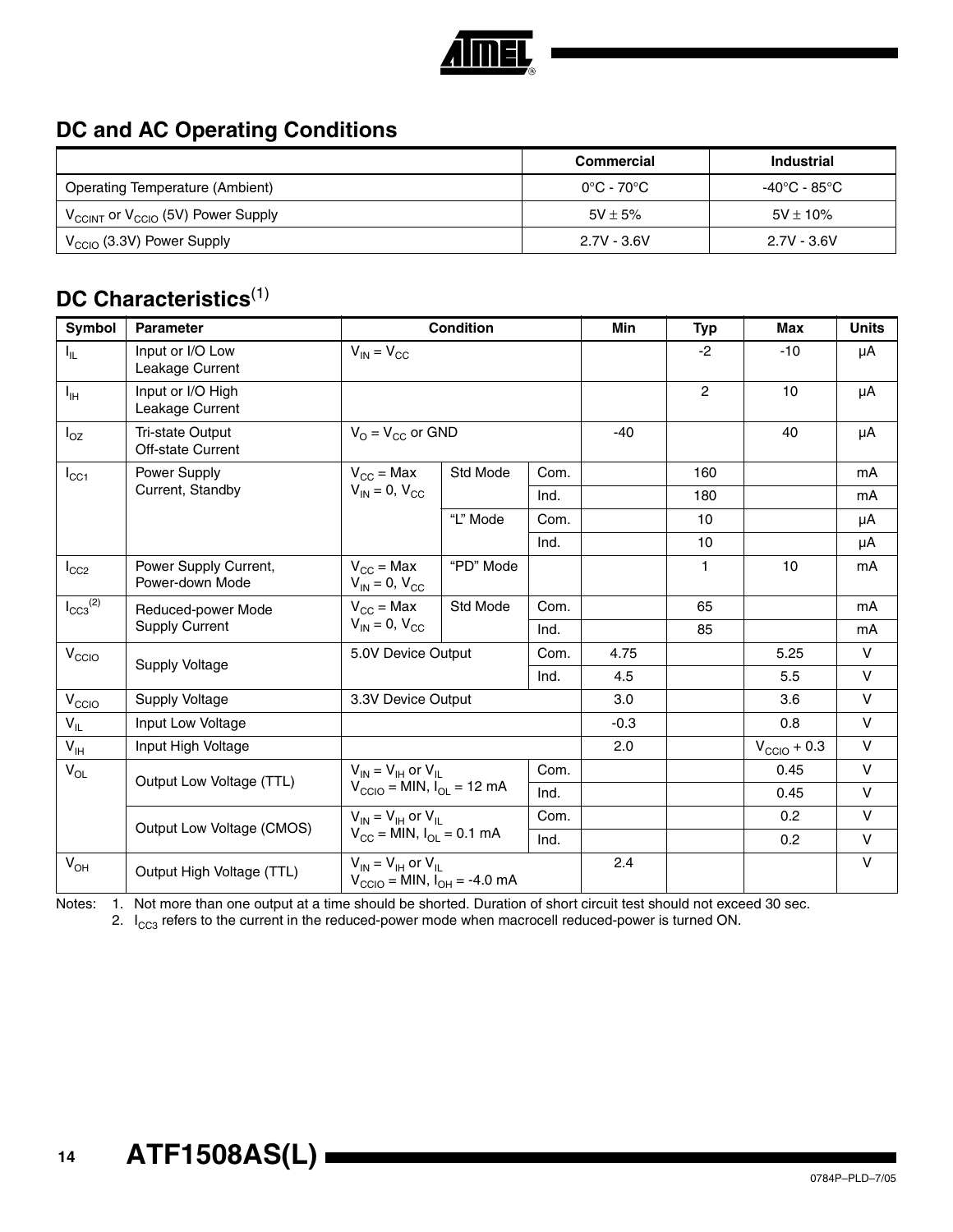### **Pin Capacitance**[\(1\)](#page-14-0)

|                  | Tvp | Max | <b>Units</b> | <b>Conditions</b>                   |
|------------------|-----|-----|--------------|-------------------------------------|
| $v_{\text{IN}}$  |     | 10  | рF           | $V_{IN}$ = 0V; f = 1.0 MHz          |
| $v_{\text{IVO}}$ |     | 10  | рF           | $V_{\text{OUT}} = 0V$ ; f = 1.0 MHz |

<span id="page-14-0"></span>Note: 1. Typical values for nominal supply voltage. This parameter is only sampled and is not 100% tested. The OGI pin (high-voltage pin during programming) has a maximum capacitance of 12 pF.

### **Timing Model**



#### **Input Test Waveforms and Measurement Levels**





#### **Output AC Test Loads**



Note: \*Numbers in parenthesis refer to 3.0V operating conditions (preliminary).

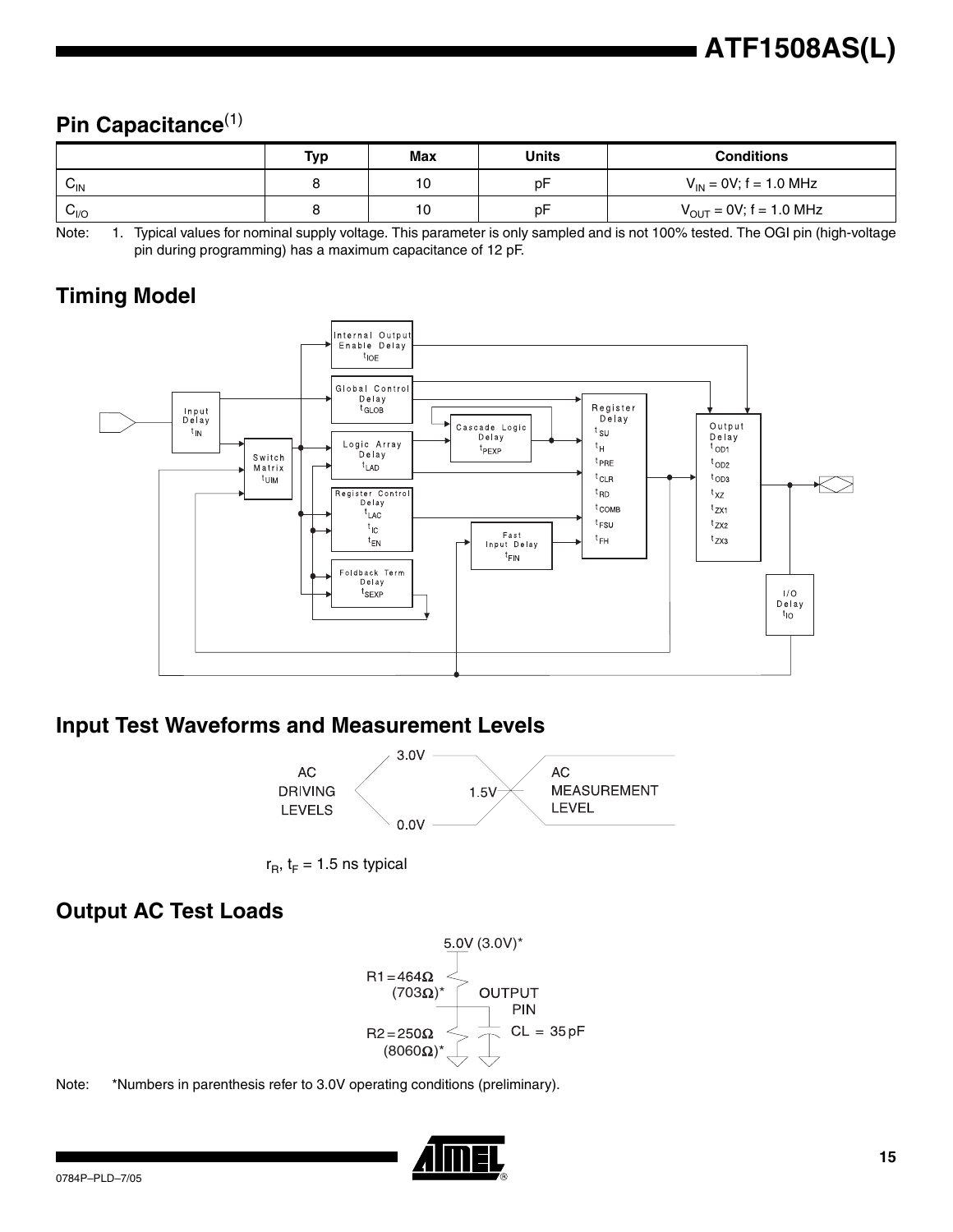

























 $_{0.0}$   $_{0.00}$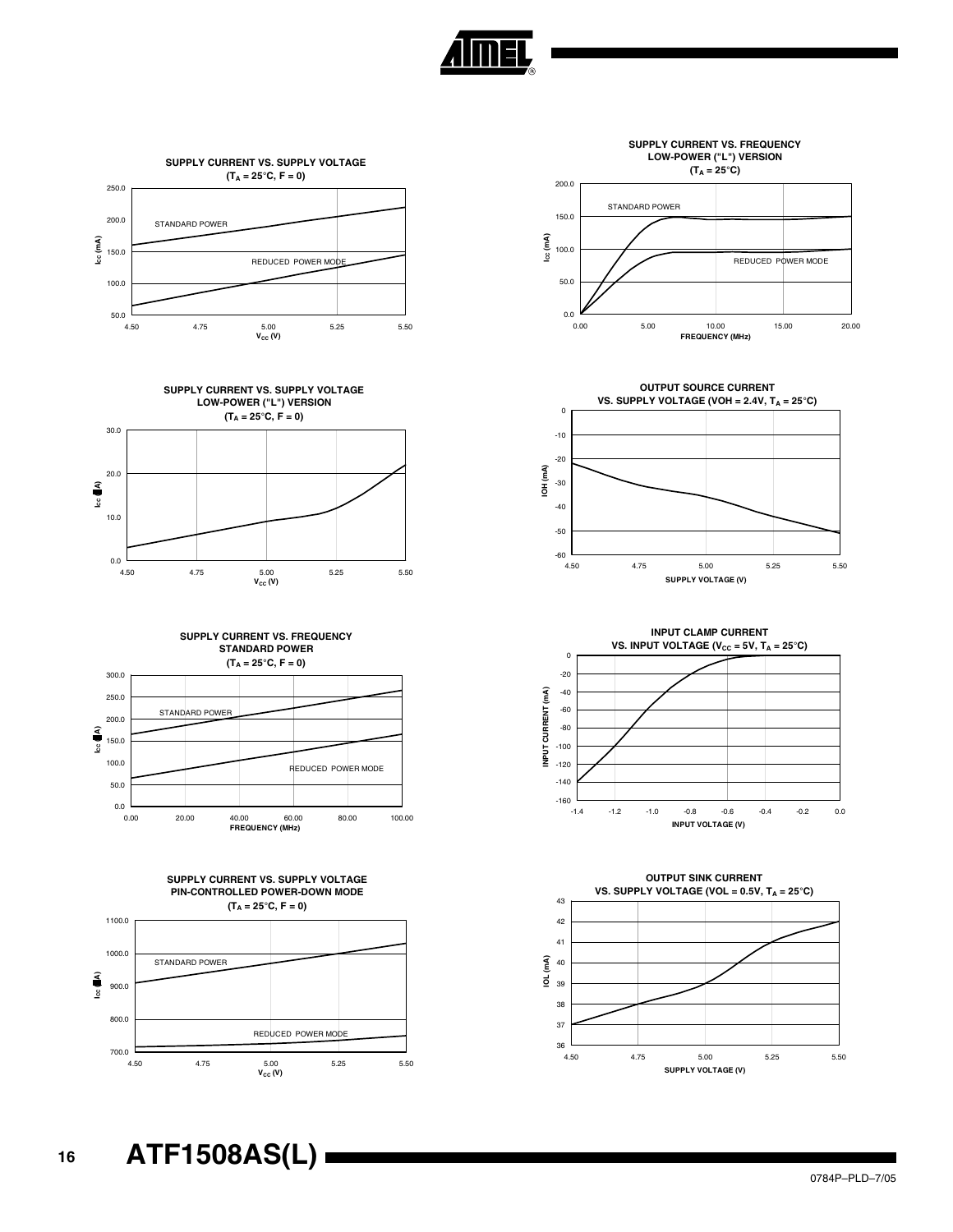













**NORMALIZED TPD VS. TEMPERATURE (V<sub>CC</sub> = 5.0V)** 1.20 1.10 NORMALIZED TPD **NORMALIZED TPD** 1.00 0.90  $_{0.80}$  L<br>-40 -40 0 25 75 **TEMPERATURE (C)**



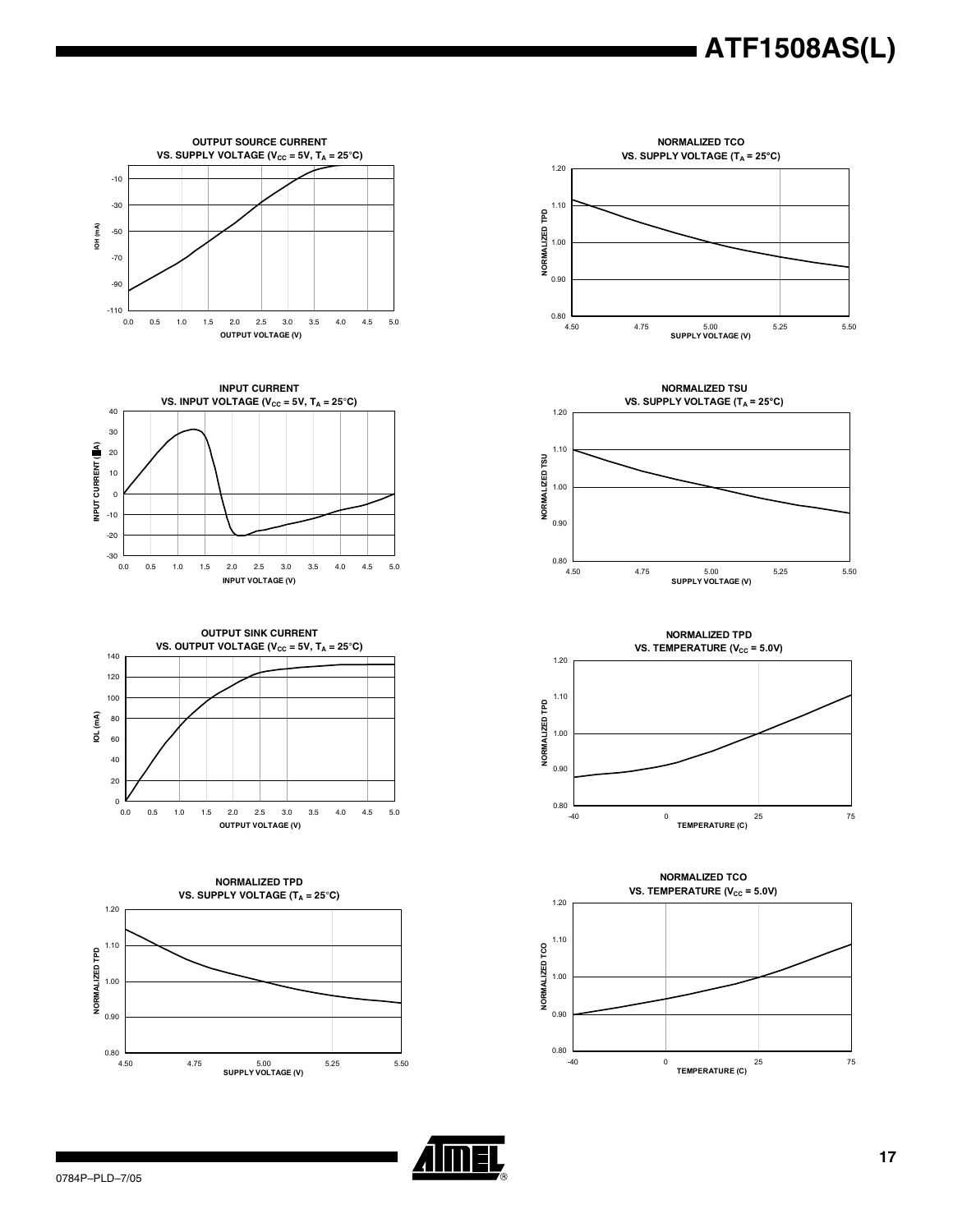

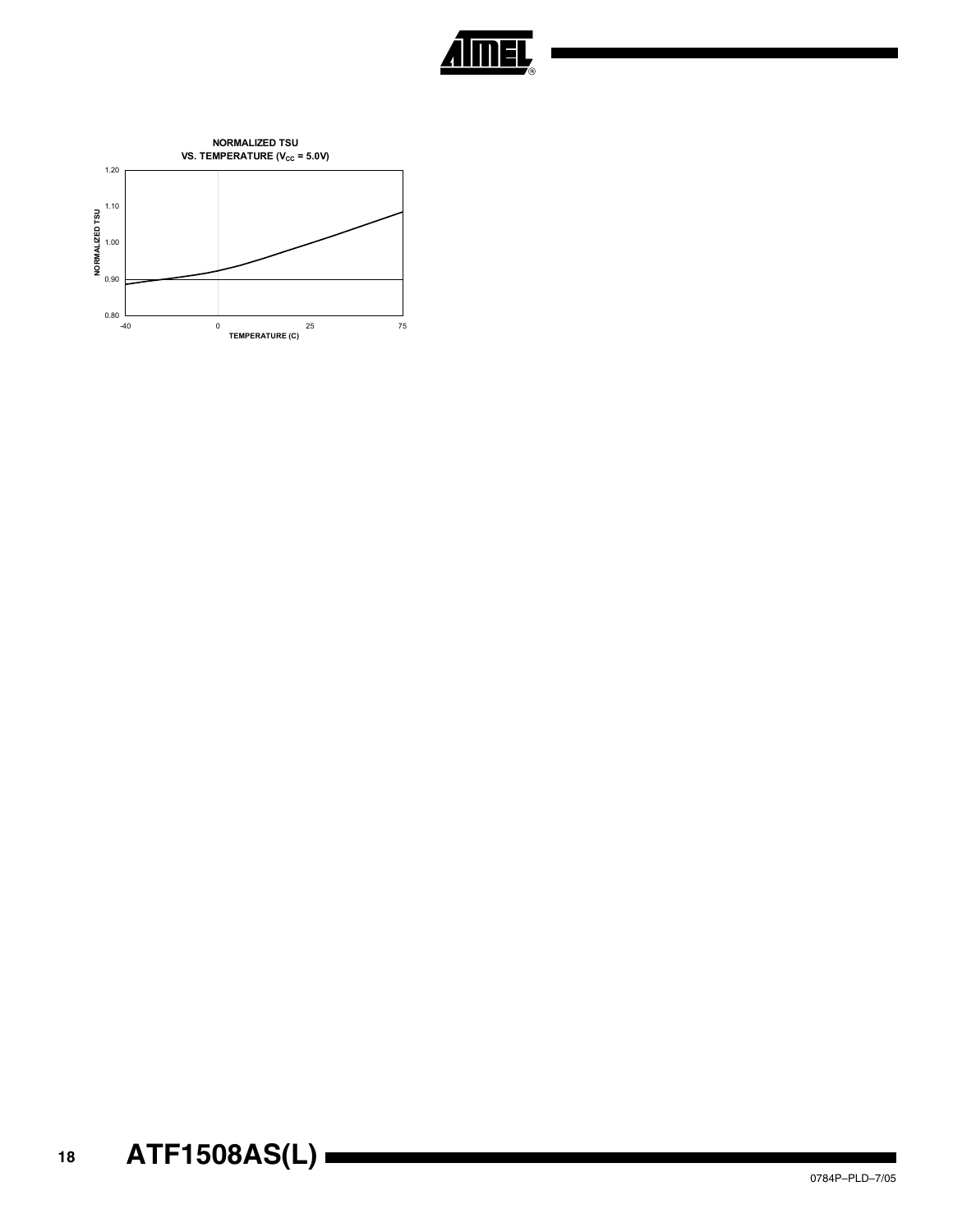## **AC Characteristics** [\(1\)](#page-19-0)

|                               |                                                                                                           | $-7$           |                |                | $-10$          |                | $-15$          |      | $-20$          |                | $-25$            |              |
|-------------------------------|-----------------------------------------------------------------------------------------------------------|----------------|----------------|----------------|----------------|----------------|----------------|------|----------------|----------------|------------------|--------------|
| Symbol                        | <b>Parameter</b>                                                                                          | <b>Min</b>     | <b>Max</b>     | Min            | <b>Max</b>     | Min            | <b>Max</b>     | Min  | <b>Max</b>     | Min            | <b>Max</b>       | <b>Units</b> |
| $t_{PD1}$                     | Input or Feedback to<br>Non-registered Output                                                             |                | 7.5            |                | 10             | 3              | 15             |      | 20             |                | 25               | ns           |
| $t_{PD2}$                     | I/O Input or Feedback to<br>Non-registered Feedback                                                       |                | $\overline{7}$ |                | 9              | 3              | 12             |      | 16             |                | 20               | ns           |
| $t_{\text{SU}}$               | Global Clock Setup Time                                                                                   | 6              |                | $\overline{7}$ |                | 11             |                | 16   |                | 20             |                  | ns           |
| $t_H$                         | Global Clock Hold Time                                                                                    | $\mathbf 0$    |                | 0              |                | $\mathbf 0$    |                | 0    |                | $\Omega$       |                  | ns           |
| $t_{FSU}$                     | Global Clock Setup Time of<br>Fast Input                                                                  | 3              |                | 3              |                | 3              |                | 3    |                | 3              |                  | ns           |
| $t_{FH}$                      | Global Clock Hold Time of<br>Fast Input                                                                   | 0.5            |                | 0.5            |                | 1.0            |                | 1.5  |                | $\overline{c}$ |                  | MHz          |
| $t_{\text{COP}}$              | Global Clock to Output Delay                                                                              |                | 4.5            |                | 5              |                | 8              |      | 10             |                | 13               | ns           |
| $t_{CH}$                      | Global Clock High Time                                                                                    | 3              |                | 4              |                | 5              |                | 6    |                | $\overline{7}$ |                  | ns           |
| $t_{CL}$                      | <b>Global Clock Low Time</b>                                                                              | 3              |                | 4              |                | 5              |                | 6    |                | $\overline{7}$ |                  | ns           |
| $t_{ASU}$                     | Array Clock Setup Time                                                                                    | 3              |                | 3              |                | $\overline{4}$ |                | 4    |                | 5              |                  | ns           |
| $t_{AH}$                      | Array Clock Hold Time                                                                                     | $\overline{c}$ |                | 3              |                | $\overline{4}$ |                | 5    |                | 6              |                  | ns           |
| $t_{ACOP}$                    | Array Clock Output Delay                                                                                  |                | 7.5            |                | 10             |                | 15             |      | 20             |                | 25               | ns           |
| $t_{ACH}$                     | Array Clock High Time                                                                                     | 3              |                | 4              |                | 6              |                | 8    |                | 10             |                  | ns           |
| $t_{\text{ACL}}$              | Array Clock Low Time                                                                                      | 3              |                | 4              |                | 6              |                | 8    |                | 10             |                  | ns           |
| $t_{\text{CNT}}$              | Minimum Clock Global Period                                                                               |                | 8              |                | 10             |                | 13             |      | 17             |                | 22               | ns           |
| $\rm f_{CNT}$                 | Maximum Internal Global<br><b>Clock Frequency</b>                                                         | 125            |                | 100            |                | 76.9           |                | 66   |                | 50             |                  | <b>MHz</b>   |
| $t_{ACNT}$                    | Minimum Array Clock Period                                                                                |                | 8              |                | 10             |                | 13             |      | 17             |                | 22               | ns           |
| $f_{ACNT}$                    | Maximum Internal Array<br><b>Clock Frequency</b>                                                          | 125            |                | 100            |                | 76.9           |                | 66   |                | 50             |                  | <b>MHz</b>   |
| $f_{MAX}$                     | Maximum Clock Frequency                                                                                   | 166.7          |                | 125            |                | 100            |                | 41.7 |                | 33.3           |                  | MHz          |
| $t_{IN}$                      | Input Pad and Buffer Delay                                                                                |                | 0.5            |                | 0.5            |                | 2              |      | $\overline{c}$ |                | $\boldsymbol{2}$ | ns           |
| ι <sub>ΙΟ</sub>               | I/O Input Pad and Buffer Delay                                                                            |                | 0.5            |                | 0.5            |                | 2              |      | 2              |                | 2                | ns           |
| $t_{\sf FIN}$                 | Fast Input Delay                                                                                          |                | 1              |                | $\mathbf{1}$   |                | $\overline{2}$ |      | $\overline{2}$ |                | $\overline{2}$   | ns           |
| $t_{\scriptstyle\text{SEXP}}$ | Foldback Term Delay                                                                                       |                | $\overline{4}$ |                | 5              |                | 8              |      | 10             |                | 12               | ns           |
| $t_{PEXP}$                    | Cascade Logic Delay                                                                                       |                | 0.8            |                | 0.8            |                | 1              |      | $\mathbf{1}$   |                | 1.2              | ns           |
| $t_{\mathsf{LAD}}$            | Logic Array Delay                                                                                         |                | 3              |                | 5              |                | 6              |      | $\overline{7}$ |                | 8                | ns           |
| $t_{\mathsf{LAC}}$            | Logic Control Delay                                                                                       |                | 3              |                | 5              |                | 6              |      | $\overline{7}$ |                | 8                | ns           |
| $t_{\sf IOE}$                 | Internal Output Enable Delay                                                                              |                | $\overline{2}$ |                | $\overline{2}$ |                | 3              |      | 3              |                | 4                | ns           |
| $t_{OD1}$                     | Output Buffer and Pad Delay<br>(Slow slew rate = OFF;<br>$V_{\text{CCIO}} = 5V$ ; C <sub>L</sub> = 35 pF) |                | $\overline{c}$ |                | 1.5            |                | $\overline{4}$ |      | 5              |                | 6                | ns           |

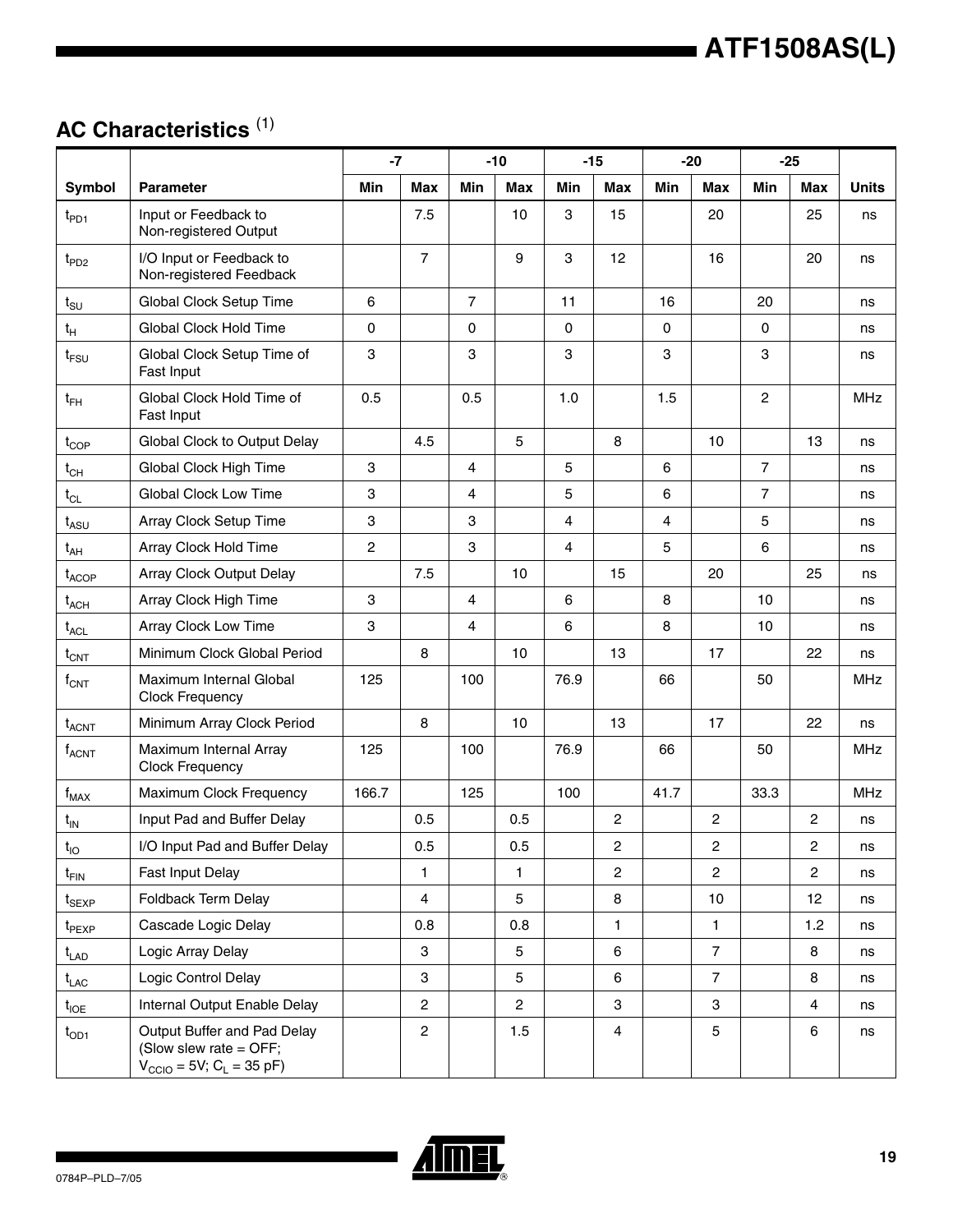

## **AC Characteristics (Continued)**(1)

|                                |                                                                                                                    | $-7$           |                |                | $-10$          |                | $-15$          | $-20$          |                | $-25$ |                |              |
|--------------------------------|--------------------------------------------------------------------------------------------------------------------|----------------|----------------|----------------|----------------|----------------|----------------|----------------|----------------|-------|----------------|--------------|
| Symbol                         | <b>Parameter</b>                                                                                                   | <b>Min</b>     | <b>Max</b>     | Min            | <b>Max</b>     | Min            | <b>Max</b>     | Min            | <b>Max</b>     | Min   | <b>Max</b>     | <b>Units</b> |
| $t_{OD2}$                      | Output Buffer and Pad Delay<br>(Slow slew rate = OFF;<br>$V_{\text{CCIO}} = 3.3V$ ; C <sub>L</sub> = 35 pF)        |                | 2.5            |                | 2.0            |                | 5              |                | 6              |       | $\overline{7}$ | ns           |
| $t_{OD3}$                      | Output Buffer and Pad Delay<br>(Slow slew rate $=$ ON;<br>$V_{\text{CCIO}} = 5V$ or 3.3V; $C_{\text{L}} = 35$ pF)  |                | 5              |                | 5.5            |                | 8              |                | 10             |       | 12             | ns           |
| $t_{ZX1}$                      | Output Buffer Enable Delay<br>(Slow slew rate = $OFF$ ;<br>$V_{\text{CCIO}} = 5.0 V; C_{\text{L}} = 35 \text{ pF}$ |                | 4.0            |                | 5.0            |                | $\overline{7}$ |                | 9              |       | 10             | ns           |
| $t_{ZX2}$                      | Output Buffer Enable Delay<br>(Slow slew rate = OFF;<br>$V_{\text{CCIO}} = 3.3V$ ; C <sub>L</sub> = 35 pF)         |                | 4.5            |                | 5.5            |                | $\overline{7}$ |                | 9              |       | 10             | ns           |
| $t_{ZX3}$                      | Output Buffer Enable Delay<br>(Slow slew rate = $ON;$<br>$V_{\text{CCIO}} = 5.0 V/3.3 V; C_{\text{L}} = 35 pF$     |                | 9              |                | 9              |                | 10             |                | 11             |       | 12             | ns           |
| $t_{XZ}$                       | Output Buffer Disable Delay<br>$(C_L = 5 pF)$                                                                      |                | $\overline{4}$ |                | 5              |                | 6              |                | $\overline{7}$ |       | 8              | ns           |
| $t_{\scriptstyle\text{SU}}$    | Register Setup Time                                                                                                | 3              |                | $\overline{c}$ |                | $\overline{4}$ |                | 5              |                | 6     |                | ns           |
| $t_H$                          | Register Hold Time                                                                                                 | $\overline{c}$ |                | 3              |                | $\overline{4}$ |                | 5              |                | 6     |                | ns           |
| $t_{\sf{FSU}}$                 | Register Setup Time of Fast<br>Input                                                                               | 3              |                | 3              |                | $\mathbf{2}$   |                | $\overline{2}$ |                | 3     |                | ns           |
| $t_{FH}$                       | Register Hold Time of Fast<br>Input                                                                                | 0.5            |                | 0.5            |                | $\overline{2}$ |                | $\overline{2}$ |                | 2.5   |                | ns           |
| $t_{RD}$                       | <b>Register Delay</b>                                                                                              |                | $\mathbf{1}$   |                | $\overline{2}$ |                | $\mathbf{1}$   |                | $\overline{c}$ |       | $\overline{c}$ | ns           |
| $t_{COMB}$                     | <b>Combinatorial Delay</b>                                                                                         |                | $\mathbf{1}$   |                | $\overline{2}$ |                | 1              |                | $\overline{2}$ |       | $\overline{2}$ | ns           |
| $t_{IC}$                       | Array Clock Delay                                                                                                  |                | 3              |                | 5              |                | 6              |                | $\overline{7}$ |       | 8              | ns           |
| $t_{EN}$                       | Register Enable Time                                                                                               |                | 3              |                | 5              |                | 6              |                | $\overline{7}$ |       | 8              | ns           |
| $t_{\text{GLOB}}$              | <b>Global Control Delay</b>                                                                                        |                | 1              |                | $\mathbf{1}$   |                | 1              |                | $\mathbf{1}$   |       | $\mathbf{1}$   | ns           |
| $t_{PRE}$                      | <b>Register Preset Time</b>                                                                                        |                | $\overline{2}$ |                | 3              |                | 4              |                | $\sqrt{5}$     |       | 6              | ns           |
| $t_{\scriptstyle{\text{CLR}}}$ | <b>Register Clear Time</b>                                                                                         |                | $\overline{c}$ |                | 3              |                | $\overline{4}$ |                | 5              |       | 6              | ns           |
| $t_{\text{UIM}}$               | Switch Matrix Delay                                                                                                |                | 1              |                | $\mathbf{1}$   |                | 2              |                | $\overline{c}$ |       | $\overline{2}$ | ns           |
| t <sub>RPA</sub>               | Reduced-power Adder <sup>(2)</sup>                                                                                 |                | 10             |                | 11             |                | 13             |                | 14             |       | 15             | ns           |

<span id="page-19-0"></span>Notes: 1. See ordering information for valid part numbers.

2. The  $t_{RPA}$  parameter must be added to the  $t_{LAD}$ ,  $t_{LAC}$ ,  $t_{TIC}$ ,  $t_{ACL}$ , and  $t_{SEXP}$  parameters for macrocells running in the reducedpower mode.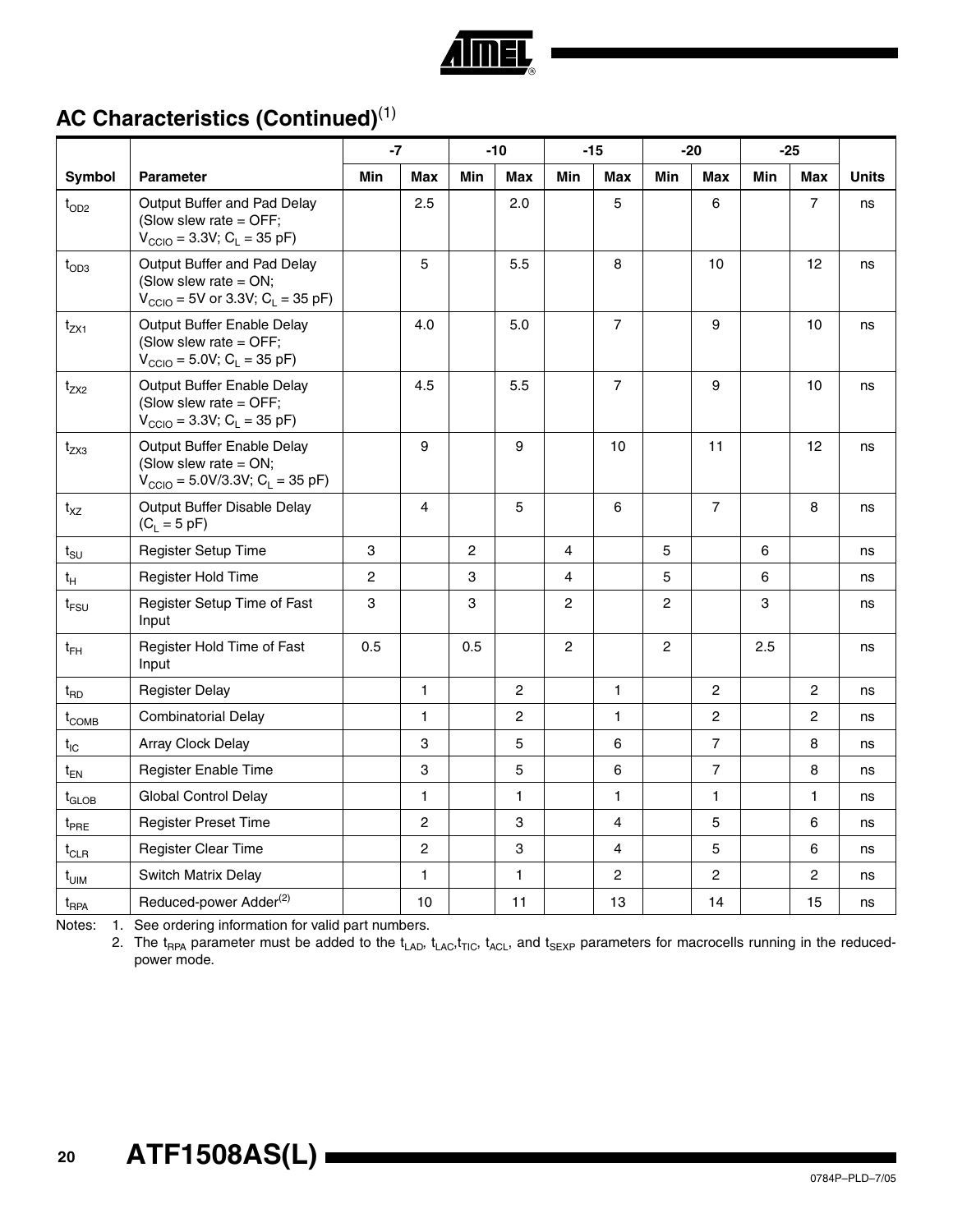### **ATF1508AS Dedicated Pinouts**

| <b>Dedicated Pin</b> | 84-lead J-lead                                                  | 100-lead PQFP                            | 100-lead TQFP                                                     | 160-lead PQFP                                                                                                                                                                        |  |  |
|----------------------|-----------------------------------------------------------------|------------------------------------------|-------------------------------------------------------------------|--------------------------------------------------------------------------------------------------------------------------------------------------------------------------------------|--|--|
| INPUT/OE2/GCLK2      | $\overline{c}$                                                  | 92                                       | 90                                                                | 142                                                                                                                                                                                  |  |  |
| INPUT/GCLR           | 1                                                               | 91                                       | 89                                                                | 141                                                                                                                                                                                  |  |  |
| <b>INPUT/OE1</b>     | 84                                                              | 90                                       | 88                                                                | 140                                                                                                                                                                                  |  |  |
| INPUT/GCLK1          | 83                                                              | 89                                       | 87                                                                | 139                                                                                                                                                                                  |  |  |
| I/O /GCLK3           | 81                                                              | 87                                       | 85                                                                | 137                                                                                                                                                                                  |  |  |
| I/O / PD (1, 2)      | 12,45                                                           | 3,43                                     | 1,41                                                              | 63,159                                                                                                                                                                               |  |  |
| I/O / TDI(JTAG)      | 14                                                              | $6\phantom{a}$                           | $\overline{4}$                                                    | 9                                                                                                                                                                                    |  |  |
| I/O / TMS(JTAG)      | 23                                                              | 17                                       | 15                                                                | 22                                                                                                                                                                                   |  |  |
| I/O / TCK(JTAG)      | 62                                                              | 64                                       | 62                                                                | 99                                                                                                                                                                                   |  |  |
| I/O / TDO(JTAG)      | 71                                                              | 75                                       | 73                                                                | 112                                                                                                                                                                                  |  |  |
| <b>GND</b>           | 7,19,32,42,<br>47,59,72,82                                      | 13,28,40,45,<br>61,76,88,97              | 11,26,38,43,<br>59,74,86,95                                       | 17,42,60,66,95,<br>113,138,148                                                                                                                                                       |  |  |
| <b>VCCINT</b>        | 3,43                                                            | 41,93                                    | 39,91                                                             | 61,143                                                                                                                                                                               |  |  |
| <b>VCCIO</b>         | 13,26,38,<br>53,66,78                                           | 5,20,36,53,68,84                         | 3, 18, 34, 51, 66, 82                                             | 8,26,55,79,104,133                                                                                                                                                                   |  |  |
| N/C                  |                                                                 |                                          |                                                                   | 1,2,3,4,5,6,7,34,35,36,<br>37, 38, 39, 40, 44, 45, 46,<br>47,74,75,76,77,81,82,<br>83,84,85,86,87,114,<br>115, 116, 117, 118, 119,<br>120, 124, 125, 126, 127,<br>154, 155, 156, 157 |  |  |
| # of SIGNAL PINS     | 68                                                              | 84                                       | 84                                                                | 100                                                                                                                                                                                  |  |  |
| # USER I/O PINS      | 64                                                              | 80                                       | 80                                                                | 96                                                                                                                                                                                   |  |  |
| OE (1, 2)            | Global OE Pins                                                  |                                          |                                                                   |                                                                                                                                                                                      |  |  |
| <b>GCLR</b>          | Global Clear Pin                                                |                                          |                                                                   |                                                                                                                                                                                      |  |  |
| GCLK (1, 2, 3)       | <b>Global Clock Pins</b>                                        |                                          |                                                                   |                                                                                                                                                                                      |  |  |
| PD(1, 2)             | Power-down pins                                                 |                                          |                                                                   |                                                                                                                                                                                      |  |  |
| TDI, TMS, TCK, TDO   |                                                                 |                                          | JTAG pins used for boundary scan testing or in-system programming |                                                                                                                                                                                      |  |  |
| <b>GND</b>           | <b>Ground Pins</b>                                              |                                          |                                                                   |                                                                                                                                                                                      |  |  |
| <b>VCCINT</b>        |                                                                 | VCC pins for the device (+5V - Internal) |                                                                   |                                                                                                                                                                                      |  |  |
| <b>VCCIO</b>         | VCC pins for output drivers (for I/O pins) (+5V or 3.3V - I/Os) |                                          |                                                                   |                                                                                                                                                                                      |  |  |

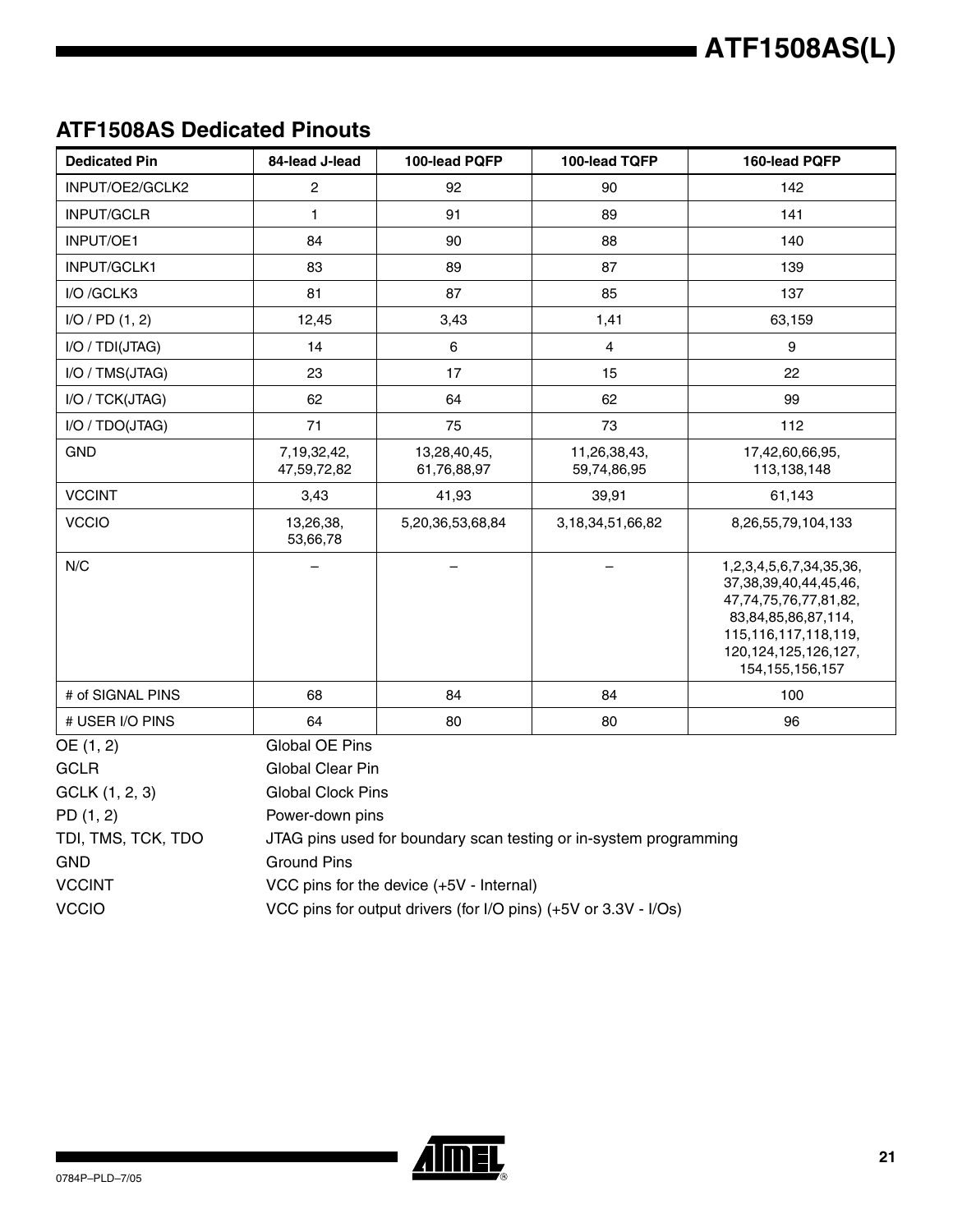| <b>MC</b>      | <b>PLB</b>                           | 84-lead<br>J-lead        | 100-lead<br><b>PQFP</b>  | 100-lead<br><b>TQFP</b>  | 160-lead<br><b>PQFP</b>  | <b>MC</b> | <b>PLB</b>                  | 84-lead<br>J-lead        | 100-lead<br><b>PQFP</b>  | 100-lead<br><b>TQFP</b>  | 160-lead<br><b>PQFP</b>  |
|----------------|--------------------------------------|--------------------------|--------------------------|--------------------------|--------------------------|-----------|-----------------------------|--------------------------|--------------------------|--------------------------|--------------------------|
| $\mathbf{1}$   | A                                    | $\equiv$                 | $\overline{4}$           | $\mathbf{2}$             | 160                      | 33        | $\mathbf C$                 | $\equiv$                 | 27                       | 25                       | 41                       |
| $\mathbf{2}$   | A                                    | $\qquad \qquad -$        | $\overline{\phantom{0}}$ | $\overline{\phantom{0}}$ | $\overline{\phantom{0}}$ | 34        | $\mathbf C$                 | $\overline{\phantom{a}}$ | $-$                      | $\overline{\phantom{a}}$ | $\qquad \qquad -$        |
| 3              | $\mathsf{A}/\!\!$<br>PD <sub>1</sub> | 12                       | 3                        | 1                        | 159                      | 35        | $\mathsf C$                 | 31                       | 26                       | 24                       | 33                       |
| 4              | A                                    | $\overline{\phantom{0}}$ | $\overline{\phantom{0}}$ | $\qquad \qquad -$        | 158                      | 36        | $\mathbf C$                 | $\overline{\phantom{0}}$ | $-$                      | $\overline{\phantom{m}}$ | 32                       |
| 5              | Α                                    | 11                       | $\mathbf{2}$             | 100                      | 153                      | 37        | $\mathsf C$                 | 30                       | 25                       | 23                       | 31                       |
| 6              | A                                    | 10                       | $\mathbf{1}$             | 99                       | 152                      | 38        | $\mathsf C$                 | 29                       | 24                       | 22                       | 30                       |
| $\overline{7}$ | Α                                    | $\overline{\phantom{0}}$ | $\qquad \qquad -$        | $\overline{\phantom{m}}$ | $\overline{\phantom{m}}$ | 39        | $\mathsf C$                 | $\overline{\phantom{0}}$ | $-$                      | $\overline{\phantom{m}}$ | $\overline{\phantom{0}}$ |
| 8              | Α                                    | 9                        | 100                      | 98                       | 151                      | 40        | $\mathbf C$                 | 28                       | 23                       | 21                       | 29                       |
| 9              | Α                                    | $\overline{\phantom{m}}$ | 99                       | 97                       | 150                      | 41        | $\mathbf C$                 | $\overline{\phantom{0}}$ | 22                       | 20                       | 28                       |
| 10             | A                                    | $\qquad \qquad -$        | $-$                      | $\qquad \qquad -$        | $\overline{\phantom{m}}$ | 42        | $\mathbf C$                 | -                        | $\qquad \qquad -$        | $\overline{\phantom{m}}$ | $\qquad \qquad -$        |
| 11             | Α                                    | 8                        | 98                       | 96                       | 149                      | 43        | $\mathbf C$                 | 27                       | 21                       | 19                       | 27                       |
| 12             | A                                    | $\overline{\phantom{m}}$ | $-$                      | $\overline{\phantom{m}}$ | 147                      | 44        | $\mathsf C$                 | $\overline{\phantom{0}}$ | $\overline{\phantom{0}}$ | $\overline{\phantom{m}}$ | 25                       |
| 13             | Α                                    | 6                        | 96                       | 94                       | 146                      | 45        | $\mathsf C$                 | 25                       | 19                       | 17                       | 24                       |
| 14             | Α                                    | $5\phantom{.0}$          | 95                       | 93                       | 145                      | 46        | $\mathbf C$                 | 24                       | 18                       | 16                       | 23                       |
| 15             | Α                                    | $\overline{\phantom{m}}$ | $-$                      | $\qquad \qquad -$        | $\overline{\phantom{m}}$ | 47        | $\mathbf C$                 | $\qquad \qquad -$        | $\overline{\phantom{a}}$ | $\overline{\phantom{m}}$ | $\qquad \qquad -$        |
| 16             | A                                    | 4                        | 94                       | 92                       | 144                      | 48        | $\mathsf{C}/$<br><b>TMS</b> | 23                       | 17                       | 15                       | 22                       |
| 17             | B                                    | 22                       | 16                       | 14                       | 21                       | 49        | D                           | 41                       | 39                       | 37                       | 59                       |
| 18             | $\sf B$                              | $\overline{\phantom{a}}$ | $\overline{\phantom{0}}$ | $\qquad \qquad -$        | $\overline{\phantom{0}}$ | 50        | D                           | $\overline{\phantom{a}}$ | $\overline{\phantom{0}}$ | $\overline{\phantom{m}}$ | $\qquad \qquad -$        |
| 19             | B                                    | 21                       | 15                       | 13                       | 20                       | 51        | D                           | 40                       | 38                       | 36                       | 58                       |
| 20             | $\sf B$                              | $\overline{\phantom{m}}$ | $\overline{\phantom{0}}$ | $\overline{\phantom{m}}$ | 19                       | 52        | D                           | $\qquad \qquad -$        | $\overline{\phantom{m}}$ | $\overline{\phantom{m}}$ | 57                       |
| 21             | B                                    | 20                       | 14                       | 12                       | 18                       | 53        | D                           | 39                       | 37                       | 35                       | 56                       |
| 22             | B                                    |                          | 12                       | 10                       | 16                       | 54        | D                           | —                        | 35                       | 33                       | 54                       |
| 23             | B                                    | $\overline{\phantom{m}}$ | $\qquad \qquad -$        | $\qquad \qquad -$        | $\overline{\phantom{0}}$ | 55        | D                           | $\overline{\phantom{a}}$ | $\overline{\phantom{m}}$ | $\overline{\phantom{m}}$ | $\overline{\phantom{a}}$ |
| 24             | $\, {\bf B}$                         | 18                       | 11                       | 9                        | 15                       | 56        | $\mathsf D$                 | 37                       | 34                       | 32                       | 53                       |
| 25             | B                                    | 17                       | 10 <sup>1</sup>          | 8                        | 14                       | 57        | D                           | 36                       | 33                       | 31                       | 52                       |
| 26             | B                                    | $ \,$                    | $\overline{\phantom{0}}$ | $\overline{\phantom{0}}$ | $\equiv$                 | 58        | D                           | $\equiv$                 | $\equiv$                 | $\equiv$                 | $\overline{\phantom{0}}$ |
| 27             | B                                    | 16                       | 9                        | $\overline{7}$           | 13                       | 59        | D                           | 35                       | 32                       | 30                       | 51                       |
| 28             | B                                    | $\equiv$                 | $\overline{\phantom{0}}$ | $\equiv$                 | 12                       | 60        | D                           | $\equiv$                 | $\overline{\phantom{0}}$ | $\equiv$                 | 50                       |
| 29             | B                                    | 15                       | 8                        | 6                        | 11                       | 61        | D                           | 34                       | 31                       | 29                       | 49                       |
| 30             | B                                    | $\equiv$                 | $\overline{7}$           | 5                        | 10                       | 62        | D                           | $\equiv$                 | 30                       | 28                       | 48                       |
| 31             | B                                    | $\overline{\phantom{0}}$ | $\equiv$                 | $\equiv$                 | $\equiv$                 | 63        | D                           | $-$                      | $\equiv$                 | $\equiv$                 | $-$                      |
| 32             | B/<br><b>TDI</b>                     | 14                       | 6                        | $\overline{4}$           | 9                        | 64        | D                           | 33                       | 29                       | 27                       | 43                       |
| 65             | E.                                   | 44                       | 42                       | 40                       | 62                       | 97        | G                           | 63                       | 65                       | 63                       | 100                      |

## **ATF1508AS I/O Pinouts**

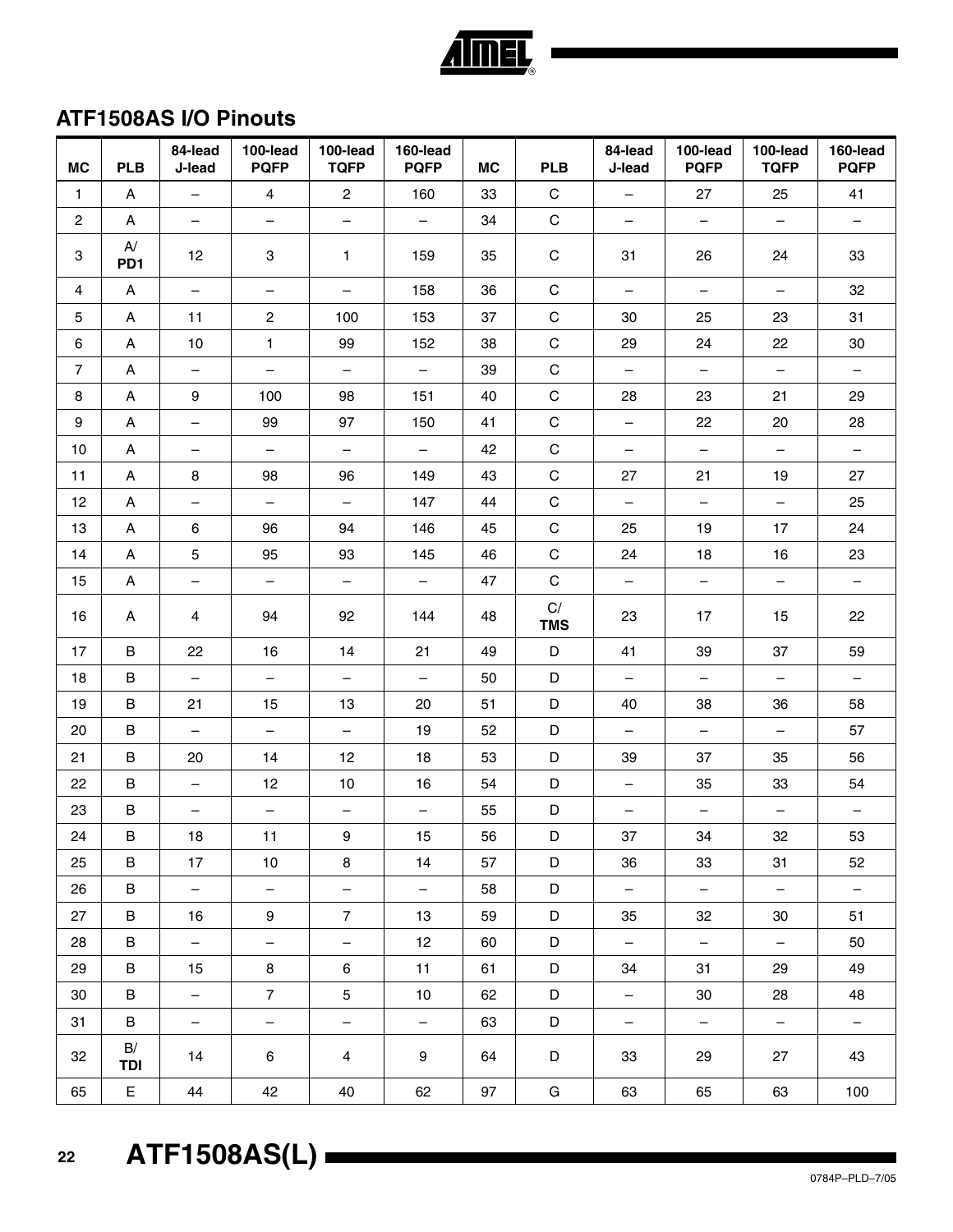## **ATF1508AS I/O Pinouts (Continued)**

| <b>MC</b> | <b>PLB</b>            | 84-lead<br>J-lead        | 100-lead<br><b>PQFP</b>  | 100-lead<br><b>TQFP</b>  | 160-lead<br><b>PQFP</b>  | <b>MC</b> | <b>PLB</b>                | 84-lead<br>J-lead        | 100-lead<br><b>PQFP</b>  | 100-lead<br><b>TQFP</b>  | 160-lead<br><b>PQFP</b>  |
|-----------|-----------------------|--------------------------|--------------------------|--------------------------|--------------------------|-----------|---------------------------|--------------------------|--------------------------|--------------------------|--------------------------|
| 66        | $\mathsf E$           | $\equiv$                 | $\equiv$                 | $\overline{\phantom{0}}$ | $\equiv$                 | 98        | G                         | $\overline{\phantom{m}}$ | $\overline{\phantom{0}}$ | $\overline{\phantom{m}}$ | $\overline{\phantom{0}}$ |
| 67        | E/<br>PD <sub>2</sub> | 45                       | 43                       | 41                       | 63                       | 99        | G                         | 64                       | 66                       | 64                       | 101                      |
| 68        | E                     | $\overline{\phantom{a}}$ | $-$                      | $-$                      | 64                       | 100       | G                         | $\overline{\phantom{0}}$ | $-$                      | $\overline{\phantom{m}}$ | 102                      |
| 69        | $\mathsf E$           | 46                       | 44                       | 42                       | 65                       | 101       | G                         | 65                       | 67                       | 65                       | 103                      |
| 70        | E                     | $\qquad \qquad -$        | 46                       | 44                       | 67                       | 102       | G                         | $\qquad \qquad -$        | 69                       | 67                       | 105                      |
| 71        | $\mathsf E$           | $\overline{\phantom{m}}$ | $\equiv$                 | $\equiv$                 | $\equiv$                 | 103       | G                         | $\overline{\phantom{0}}$ | $\overline{\phantom{m}}$ | $\overline{\phantom{a}}$ | $\equiv$                 |
| 72        | E                     | 48                       | 47                       | 45                       | 68                       | 104       | G                         | 67                       | 70                       | 68                       | 106                      |
| 73        | E                     | 49                       | 48                       | 46                       | 69                       | 105       | G                         | 68                       | 71                       | 69                       | 107                      |
| 74        | E                     | $\overline{\phantom{0}}$ | $-$                      | $-$                      | $\overline{\phantom{0}}$ | 106       | G                         | $\overline{\phantom{0}}$ | $\overline{\phantom{0}}$ | $\overline{\phantom{m}}$ | $\equiv$                 |
| 75        | E                     | 50                       | 49                       | 47                       | 70                       | 107       | G                         | 69                       | 72                       | 70                       | 108                      |
| 76        | E                     | $\equiv$                 | $\equiv$                 | $\equiv$                 | 71                       | 108       | G                         | $\frac{1}{2}$            | $\equiv$                 | $\equiv$                 | 109                      |
| 77        | E                     | 51                       | 50                       | 48                       | 72                       | 109       | G                         | 70                       | 73                       | 71                       | 110                      |
| 78        | E                     | $\overline{\phantom{a}}$ | 51                       | 49                       | 73                       | 110       | G                         | $\equiv$                 | 74                       | 72                       | 111                      |
| 79        | E                     | $\overline{\phantom{0}}$ | $\equiv$                 | $-$                      | $\overline{\phantom{m}}$ | 111       | G                         | $\overline{\phantom{0}}$ | $\equiv$                 | $\equiv$                 | $\equiv$                 |
| 80        | E                     | 52                       | 52                       | 50                       | 78                       | 112       | G/<br><b>TDO</b>          | 71                       | 75                       | 73                       | 112                      |
| 81        | $\mathsf F$           | $\equiv$                 | 54                       | 52                       | 80                       | 113       | H                         | $\frac{1}{2}$            | 77                       | 75                       | 121                      |
| 82        | F                     | $\overline{\phantom{m}}$ | $\equiv$                 | $\overline{\phantom{0}}$ | $\equiv$                 | 114       | H                         | $\overline{\phantom{0}}$ | $\overline{\phantom{0}}$ | $\overline{\phantom{m}}$ | $\overline{\phantom{0}}$ |
| 83        | F                     | 54                       | 55                       | 53                       | 88                       | 115       | Н                         | 73                       | 78                       | 76                       | 122                      |
| 84        | F                     | $\overline{\phantom{m}}$ | $\overline{\phantom{0}}$ | $\overline{\phantom{0}}$ | 89                       | 116       | H                         | $\overline{\phantom{0}}$ | $\overline{\phantom{0}}$ | $\overline{\phantom{m}}$ | 123                      |
| 85        | F                     | 55                       | 56                       | 54                       | 90                       | 117       | H                         | 74                       | 79                       | 77                       | 128                      |
| 86        | F                     | 56                       | 57                       | 55                       | 91                       | 118       | Н                         | 75                       | 80                       | 78                       | 129                      |
| 87        | F                     | $\bar{\phantom{a}}$      | $\equiv$                 | $\overline{\phantom{0}}$ | $\equiv$                 | 119       | Н                         | $\equiv$                 | $\frac{1}{2}$            | $\equiv$                 | $\equiv$                 |
| 88        | F                     | 57                       | 58                       | 56                       | 92                       | 120       | $\boldsymbol{\mathsf{H}}$ | 76                       | 81                       | 79                       | 130                      |
| 89        | F                     | $\overline{\phantom{m}}$ | 59                       | 57                       | 93                       | 121       | H                         | $\qquad \qquad -$        | 82                       | 80                       | 131                      |
| 90        | F                     | $\qquad \qquad -$        | $\overline{\phantom{0}}$ | $\overline{\phantom{0}}$ | $\overline{\phantom{0}}$ | 122       | H                         | $\qquad \qquad -$        | $\overline{\phantom{0}}$ | $\overline{\phantom{a}}$ | $\overline{\phantom{0}}$ |
| 91        | F                     | 58                       | 60                       | 58                       | 94                       | 123       | Н                         | 77                       | 83                       | 81                       | 132                      |
| 92        | F                     | $\overline{\phantom{a}}$ | $\overline{\phantom{a}}$ | $\overline{\phantom{0}}$ | 96                       | 124       | H                         | $\overline{\phantom{a}}$ | $-$                      | $\overline{\phantom{m}}$ | 134                      |
| 93        | $\mathsf F$           | 60                       | 62                       | 60                       | 97                       | 125       | Н                         | 79                       | 85                       | 83                       | 135                      |
| 94        | $\mathsf F$           | 61                       | 63                       | 61                       | 98                       | 126       | $\mathsf H$               | 80                       | 86                       | 84                       | 136                      |
| 95        | F.                    | $\overline{\phantom{m}}$ | $\overline{\phantom{0}}$ | $\overline{\phantom{0}}$ | $\overline{\phantom{a}}$ | 127       | H                         | $\qquad \qquad -$        | $\overline{\phantom{0}}$ | $\overline{\phantom{m}}$ | $\overline{\phantom{0}}$ |
| 96        | F/<br><b>TCK</b>      | 62                       | 64                       | 62                       | 99                       | 128       | H/<br>GCLK3               | 81                       | 87                       | 85                       | 137                      |

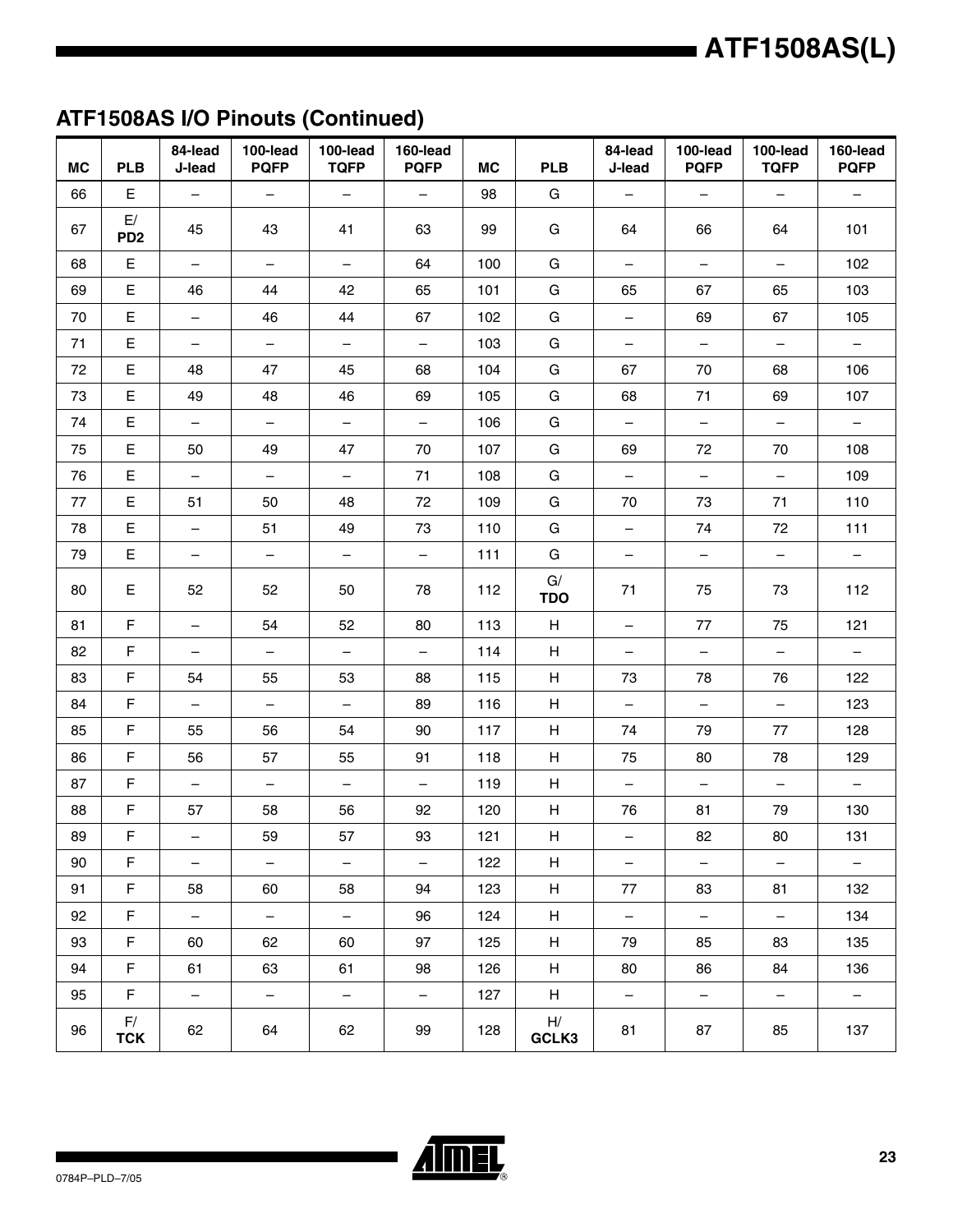

### **Ordering Information**

#### **ATF1508AS Standard Package Options**

| $t_{PD}$<br>(ns) | $t_{CO1}$<br>(ns) | $f_{MAX}$<br>(MHz) | <b>Ordering Code</b>                                          | Package              | <b>Operation Range</b>                             |
|------------------|-------------------|--------------------|---------------------------------------------------------------|----------------------|----------------------------------------------------|
|                  |                   |                    | ATF1508AS-7 JC84                                              | 84J                  |                                                    |
| 7.5              | 4.5               | 166.7              | ATF1508AS-7 QC100                                             | 100Q1                | Commercial                                         |
|                  |                   |                    | ATF1508AS-7 AC100                                             | 100A                 | (0 $\rm ^{\circ}C$ to 70 $\rm ^{\circ}C$ )         |
|                  |                   |                    | ATF1508AS-7 QC160                                             | 160Q1                |                                                    |
|                  |                   |                    | ATF1508AS-10 JC84                                             | 84J                  |                                                    |
| 10               |                   | 125                | ATF1508AS-10 QC100                                            | 100Q1                | Commercial                                         |
|                  | 5                 |                    | ATF1508AS-10 AC100                                            | 100A                 | (0 $\rm ^{\circ}C$ to 70 $\rm ^{\circ}C$ )         |
|                  |                   |                    | ATF1508AS-10 QC160                                            | 160Q1                |                                                    |
| 10               | 5                 | 125                | ATF1508AS-10 JI84<br>ATF1508AS-10 QI100<br>ATF1508AS-10 Al100 | 84J<br>100Q1<br>100A | Industrial<br>$(-40^{\circ}$ C to $+85^{\circ}$ C) |
|                  |                   |                    | ATF1508AS-10 QI160                                            | 160Q1                |                                                    |
|                  |                   |                    | ATF1508AS-15 JC84                                             | 84J                  |                                                    |
| 15               |                   | 100                | ATF1508AS-15 QC100                                            | 100Q1                | Commercial                                         |
|                  | 5                 |                    | ATF1508AS-15 AC100                                            | 100A                 | (0 $\rm ^{\circ}C$ to 70 $\rm ^{\circ}C$ )         |
|                  |                   |                    | ATF1508AS-15 QC160                                            | 160Q1                |                                                    |
|                  |                   |                    | ATF1508AS-15 JI84<br>ATF1508AS-15 Q1100                       | 84J<br>100Q1         | Industrial                                         |
| 15               | 8                 | 100                | ATF1508AS-15 AI100                                            | 100A                 | $(-40^{\circ}$ C to $+85^{\circ}$ C)               |
|                  |                   |                    | ATF1508AS-15 QI160                                            | 160Q1                |                                                    |

Notes: 1. The last time buy is Sept. 30, 2005 for shaded parts.

2. The recommended replacement package for QC160 is the AU100.

#### **Using "C" Product for Industrial**

To use commercial product for Industrial temperature ranges, down-grade one speed grade from the "I" to the "C" device (7 ns " $C$ " = 10 ns "I") and de-rate power by 30%.

#### **ATF1508AS Green Package Options (Pb/Halide-free/RoHS Compliant)**

| <sup>L</sup> PD<br>(ns) | <sup>L</sup> CO <sub>1</sub><br>(ns) | <b>'MAX</b><br>(MHz) | <b>Ordering Code</b>                                          | Package              | <b>Operation Range</b>                                   |
|-------------------------|--------------------------------------|----------------------|---------------------------------------------------------------|----------------------|----------------------------------------------------------|
| 7.5                     | 4.5                                  | 166.7                | ATF1508AS-7 JX84<br>ATF1508AS-7 AX100                         | 84J<br>100A          | Commercial<br>(0 $\rm ^{\circ}C$ to 70 $\rm ^{\circ}C$ ) |
| 10                      | 5                                    | 125                  | ATF1508AS-10 JU84<br>ATF1508AS-10 QU100<br>ATF1508AS-10 AU100 | 84J<br>100Q1<br>100A | Industrial<br>(-40°C to +85°C)                           |

| Package Type |                                                                |  |  |  |  |
|--------------|----------------------------------------------------------------|--|--|--|--|
| 84J          | 84-lead, Plastic J-leaded Chip Carrier (PLCC)                  |  |  |  |  |
| 100Q1        | 100-lead, Plastic Quad Pin Flat Package (PQFP)                 |  |  |  |  |
| 100A         | 100-lead, Very Thin Plastic Gull Wing Quad Flat Package (TQFP) |  |  |  |  |
| 160Q1        | 160-lead, Plastic Quad Pin Flat Package (PQFP)                 |  |  |  |  |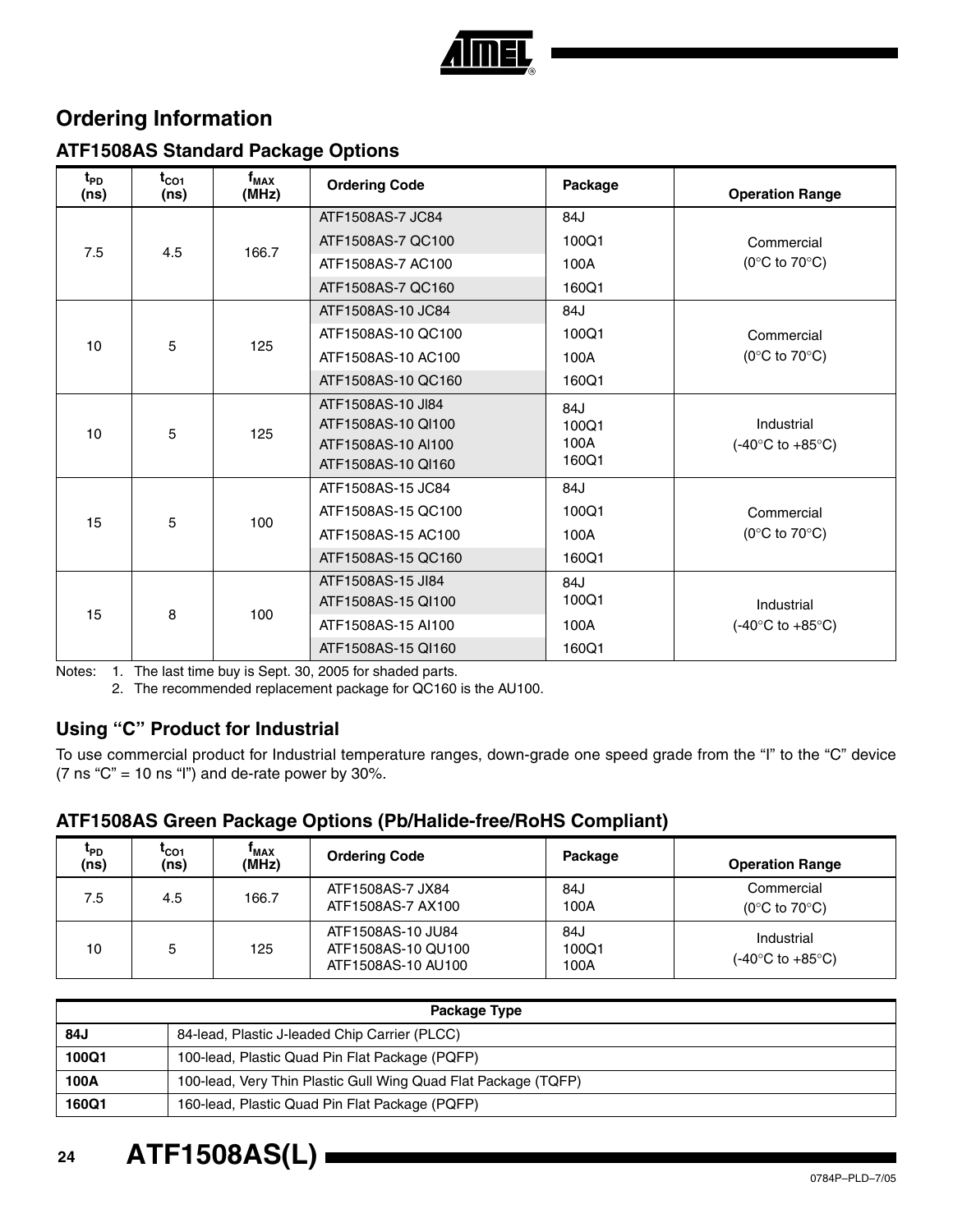| t <sub>PD</sub><br>(ns) | $t_{CO1}$<br>(ns) | $\mathbf{r}_{\text{MAX}}$<br>(MHz) | <b>Ordering Code</b> | Package          | <b>Operation Range</b>                     |
|-------------------------|-------------------|------------------------------------|----------------------|------------------|--------------------------------------------|
|                         |                   |                                    | ATF1508ASL-20 JC84   | 84J              |                                            |
| 20                      | 12                | 83.3                               | ATF1508ASL-20 QC100  | 100Q1            | Commercial                                 |
|                         |                   |                                    | ATF1508ASL-20 AC100  | 100A             | (0 $\rm ^{\circ}C$ to 70 $\rm ^{\circ}C$ ) |
|                         |                   |                                    | ATF1508ASL-20 QC160  | 160Q1            |                                            |
|                         |                   |                                    | ATF1508ASL-25 JI84   | 84J              |                                            |
| 25                      | 15                |                                    | ATF1508ASL-25 QI100  | 100Q1            | Industrial                                 |
|                         | 70                | ATF1508ASL-25 AI100                | 100A                 | (-40°C to +85°C) |                                            |
|                         |                   |                                    | ATF1508ASL-25 QI160  | 160Q1            |                                            |

#### **ATF1508ASL Standard Package Options**

Note: 1. The last time buy is Sept. 30, 2005 for shaded parts.

#### **Using "C" Product for Industrial**

To use commercial product for Industrial temperature ranges, down-grade one speed grade from the "I" to the "C" device (7 ns " $C$ " = 10 ns "I") and de-rate power by 30%.

#### **ATF1508ASL Green Package Options (Pb/Halide-free/RoHS Compliant)**

| <sup>L</sup> PD<br>(ns) | LCO1<br>(ns) | 'MAX<br>(MHz) | <b>Ordering Code</b>                      | Package     | <b>Operation Range</b>                             |
|-------------------------|--------------|---------------|-------------------------------------------|-------------|----------------------------------------------------|
| 25                      | 15           | 70            | ATF1508ASL-25 JU84<br>ATF1508ASL-25 AU100 | 84ه<br>100A | Industrial<br>$(-40^{\circ}$ C to $+85^{\circ}$ C) |

| Package Type |                                                                |  |  |  |  |
|--------------|----------------------------------------------------------------|--|--|--|--|
| 84J          | 84-lead, Plastic J-leaded Chip Carrier (PLCC)                  |  |  |  |  |
| 100Q1        | 100-lead, Plastic Quad Pin Flat Package (PQFP)                 |  |  |  |  |
| 100A         | 100-lead, Very Thin Plastic Gull Wing Quad Flat Package (TQFP) |  |  |  |  |
| 160Q1        | 160-lead, Plastic Quad Pin Flat Package (PQFP)                 |  |  |  |  |

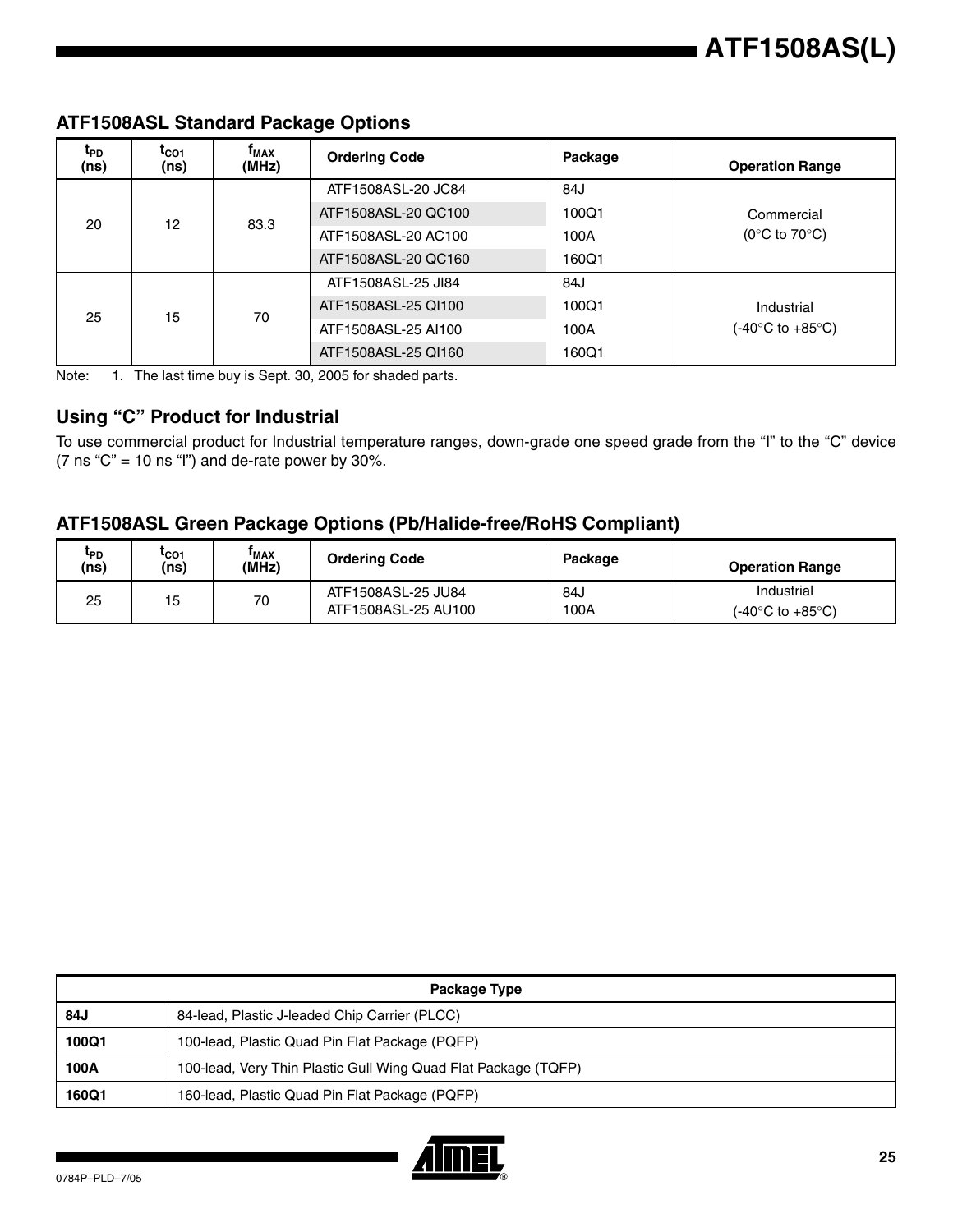

### **Package Information**

#### **84J – PLCC**



**<sup>26</sup> ATF1508AS(L)**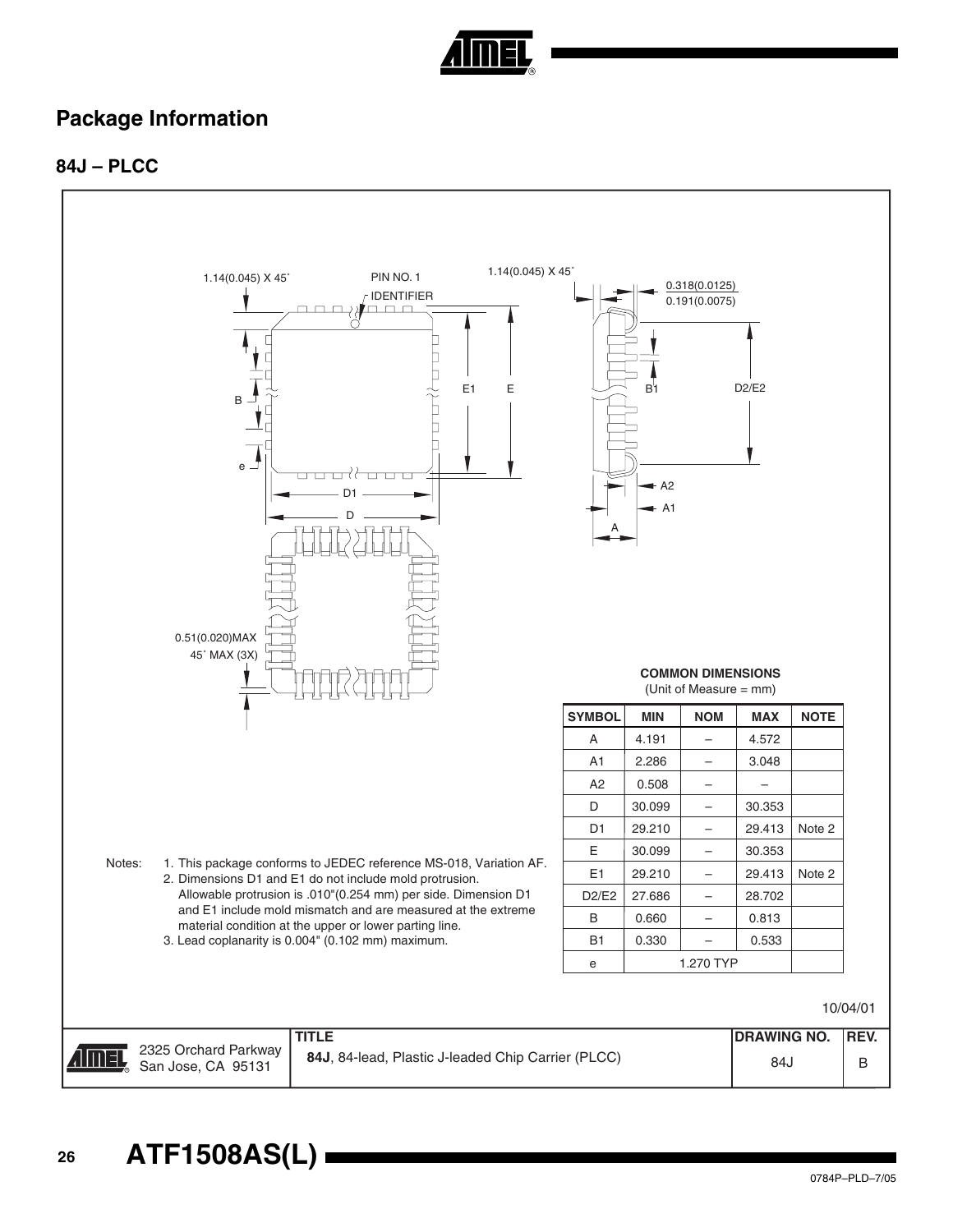#### **100Q1 – PQFP**



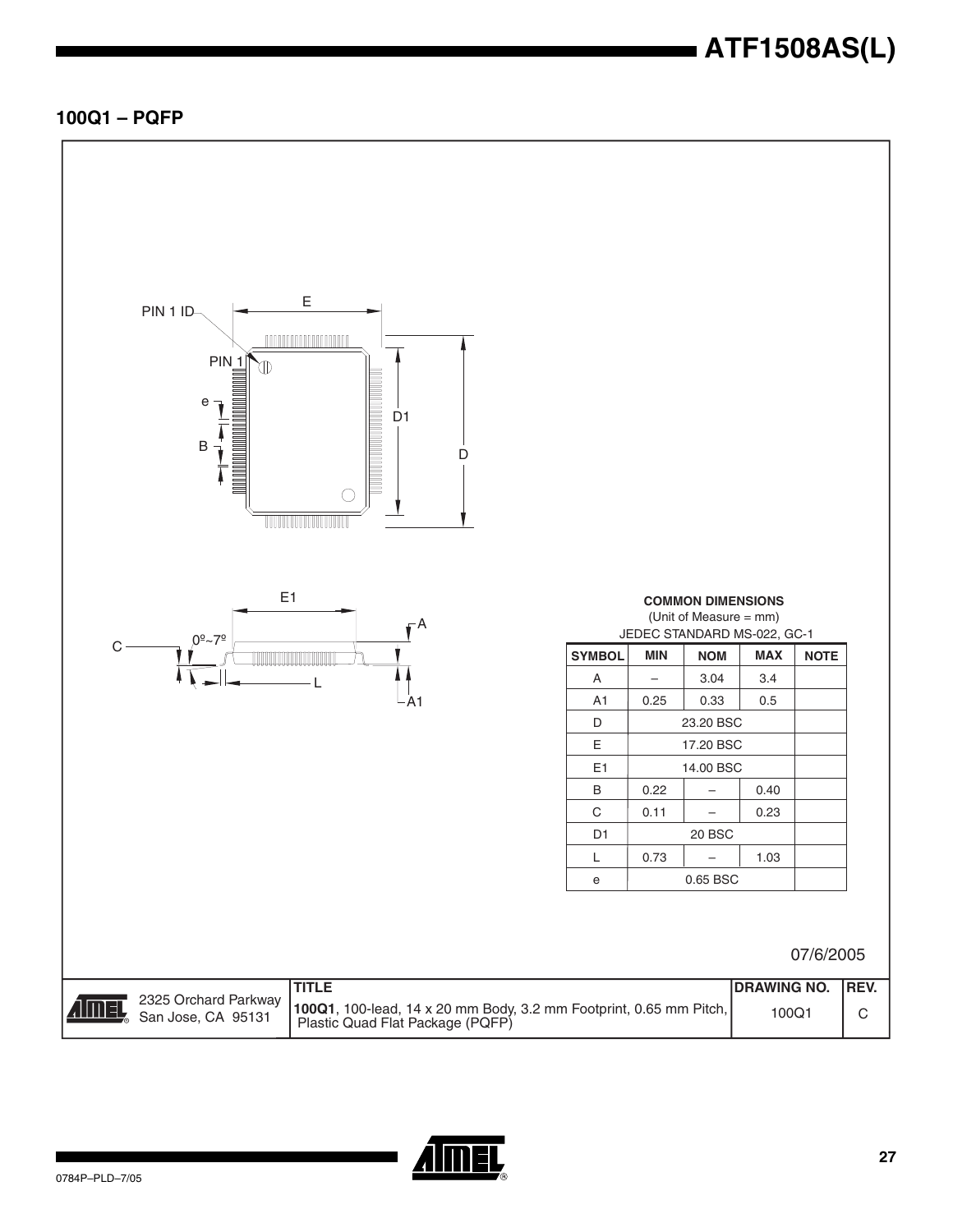

#### **100A – TQFP**

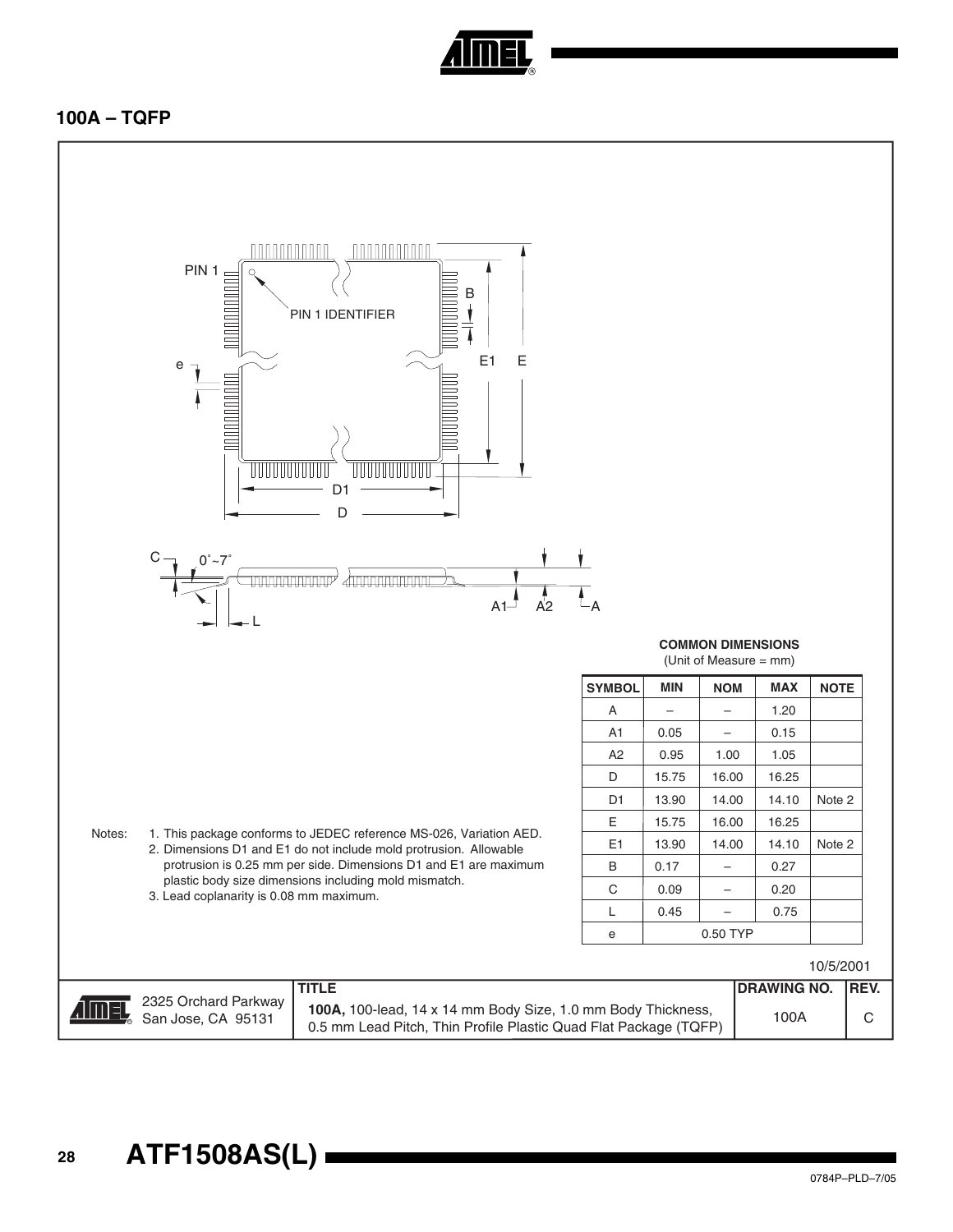#### **160Q1 – PQFP**



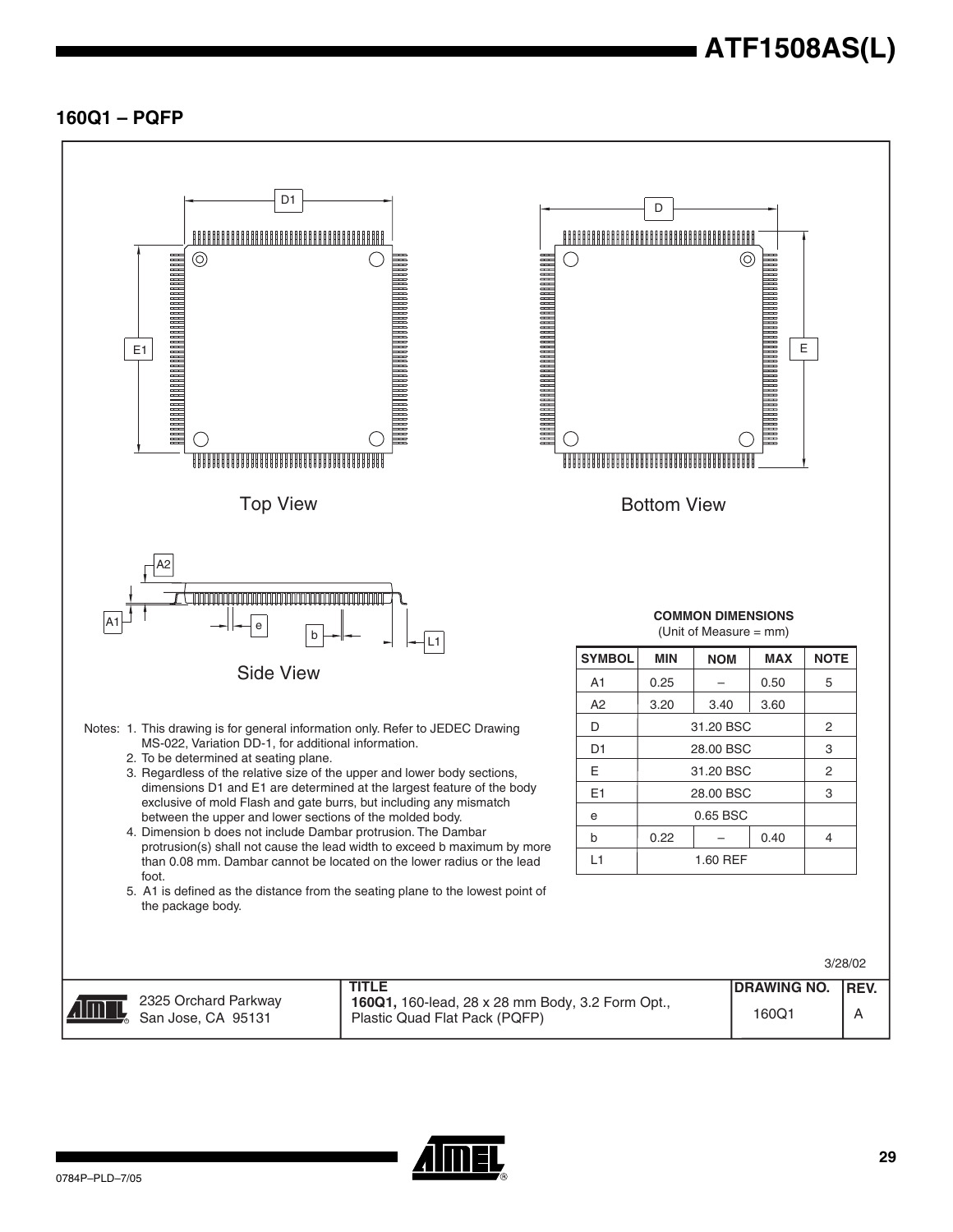

## **Revision History**

| <b>Revision</b> | <b>Comments</b>                                                                                                                |
|-----------------|--------------------------------------------------------------------------------------------------------------------------------|
| 0784P           | Green package options added.                                                                                                   |
| 07840           | The ATF1508ASL-25 commercial speed offering was obsoleted in 2002<br>and replaced by the ATF1508ASL-20 commercial speed grade. |